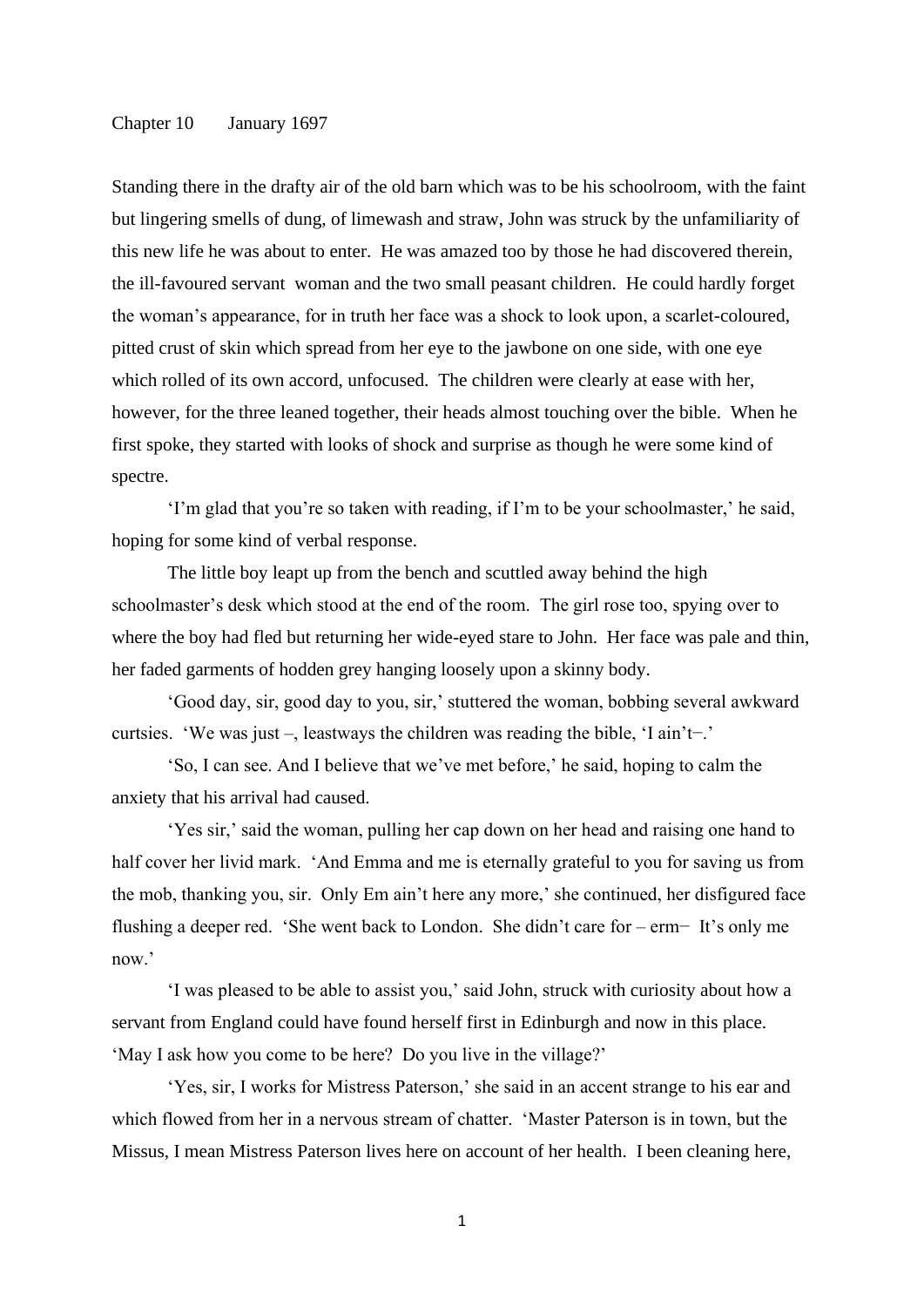getting the place ready, for the Reverend wanted it done, getting the place ready for the master, for you, for when you…'

'You have done well,' he said looking round, wondering about the nature of this Mistress Paterson's interest in the school.

The large room, high ceilinged with sound wooden rafters had walls newly whitewashed, a clean beaten mud floor and a wide fireplace at one end. A shelf in the corner held a tight row of bibles and prayer books. The furniture consisted of two rows formed of benches with long wooden planks to serve as desks for the children, as well as the master's tall one, from the side of which the small face of the hiding boy could just be seen protruding.

'I was told that it was no more than a shed fit for cows,' said John with genuine appreciation, trying not to look at the child for fear he should retreat again. 'But you've transformed it into a real schoolhouse it seems.'

The woman said nothing but stared at him again. He wondered whether she found his manner forbidding, though he had not intended to alarm her or the children.

'And are you to be two of my pupils?' he said looking at the girl who stepped forward and with a curtsey spoke up, 'Yes sir, I'm Mary Jamieson and I want to learn to read.'

'That's very good, Mary,' he said, admiring her earnest expression, 'but what about your brother? I think my sudden arrival may have frightened him.'

'Oh no sir, he's aye one for running awa',' said the girl. 'Here, Willie, come here and see the Maister.'

But the child's face disappeared again behind the desk and John watched as the woman crept quietly towards it, bent down and whispered. 'Come out, me dearie.' Then she reached out her hand and John saw the boy's small one take it and allow himself to be pulled into view. Mary took his other hand the two led him to where John was standing by the bench.

'Sir, this is Willie but he cannae talk. He understands right well though.'

'Good day to you, Willie,' said John, meeting the child's pale blue eyes which stared at him without a blink.

'He wouldna be able to say the words of the holy book, but my mother…'

'Yes, Mary?' said John, hoping to coax more from her.

'My mother wants him to come to the school.'

'But of course he should.'

At those words, the small boy grabbed the bible from the bench and bolted off out of the schoolhouse as if pursued by a pack of hunting dogs.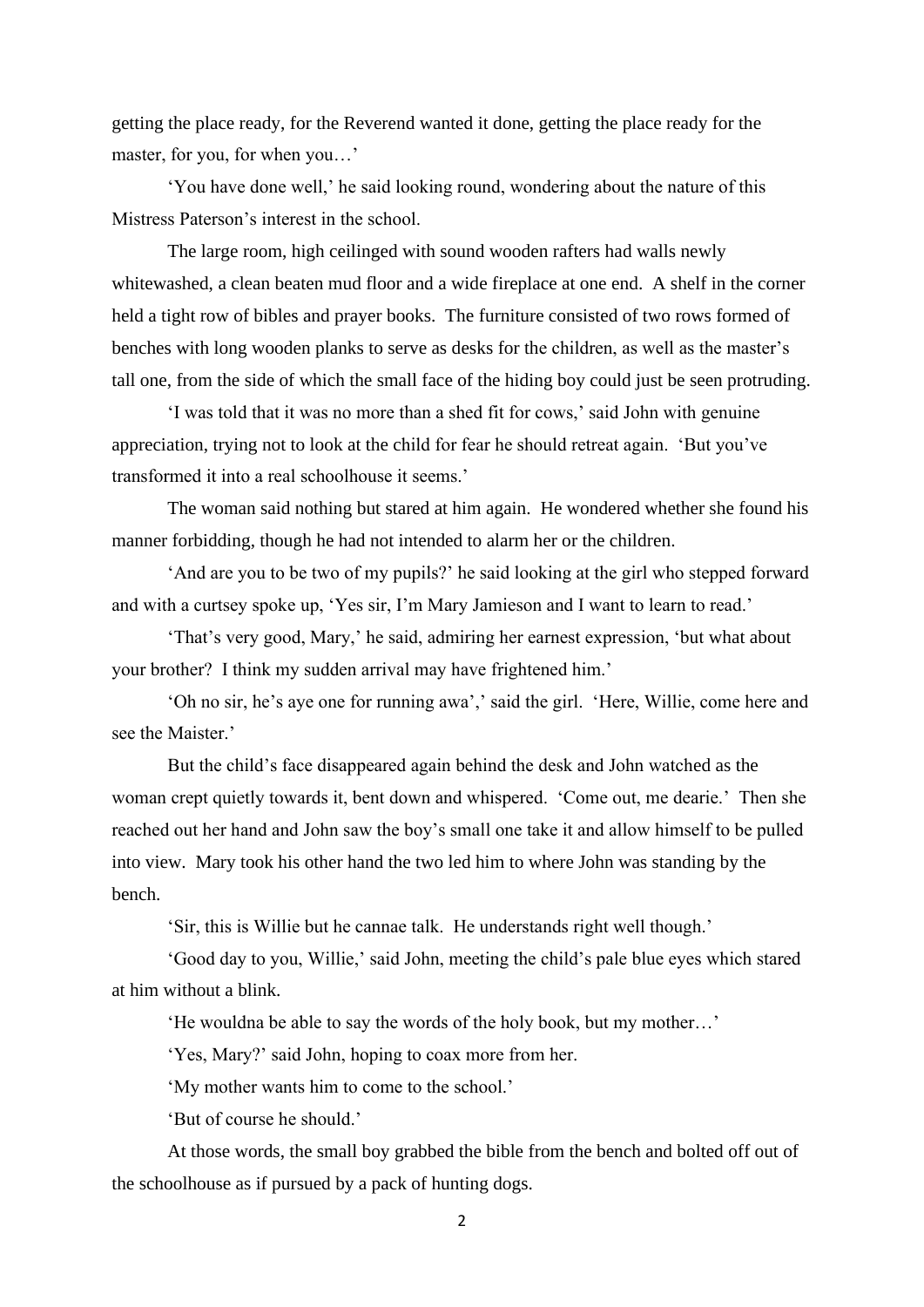'Willie, come you back here!' squealed Mary making to go after him, but turning back. 'Sir, I'll bring it back, I promise. Dinnae beat him, please.'

'Don't fret, Mary,' John said, finding the theft more amusing than criminal and concerned to see the child's fear of punishment. 'Let's simply say that your brother has already started his studies. Where do you live? I'll call on your mother and father and tell them about the school.'

Mary pointed to the north and told him where their cottage lay. Then without another word, her face broke into a smile and she dashed out of the door after her brother.

'I wonder if all my pupils will be so keen to take up their books,' he said turning to the woman with a smile. 'Forgive me, I do not know your name.'

'I'm Susan, sir,' said the servant woman with another curtsey.

'And my name is John Wyllie,' he said. 'I am pleased to make your acquaintance again, under happier circumstances, I think, than the last.'

'Yes, sir,' she said, 'thanking you sir.'

This time John was glad to see that her face puckered into something like a smile, but her hand worked nervously at the edge of her apron, rumpling and smoothing the cloth with her fingers.

'Pardon me, sir. Would you like to see your chamber, sir?' she said.

She showed him to a small room which adjoined the schoolroom, monkish in its plainness but clean, scoured no doubt by this worthy woman. There was a narrow bed against the wall, a rough cloth rug, a wooden chair and a table with a basin and jug. A tiny window gave the only light. He placed his bag in the room and enquired after the Reverend Wallace. The woman pointed the way from the doorway of the schoolhouse and he took his leave of her, thinking that though her face was marked, it did not signify that her soul was more tainted than one of more favourable appearance. And whatever the state of her soul, he pondered, it was purer without a doubt than his own.

A short while later, he knocked on the door of the manse, a substantial, two-storey house with a stone tiled roof. John was surprised when the Reverend Wallace himself, whitehaired and frail, his back humped with age, opened the door to him.

'Master Wyllie, is it? I am fair delighted to see you. Come away in,' he smiled. 'You'll forgive me, for I've no one with me today. The wee lassie, my maid-of -all -work is not well, poor wee soul, so I sent her to bed. But not to worry. Come in with you now.'

He ushered John into the hallway and fumbled to close the latch. 'And you've come to us early, eager to start your duties, no doubt. We did not expect you for another week.'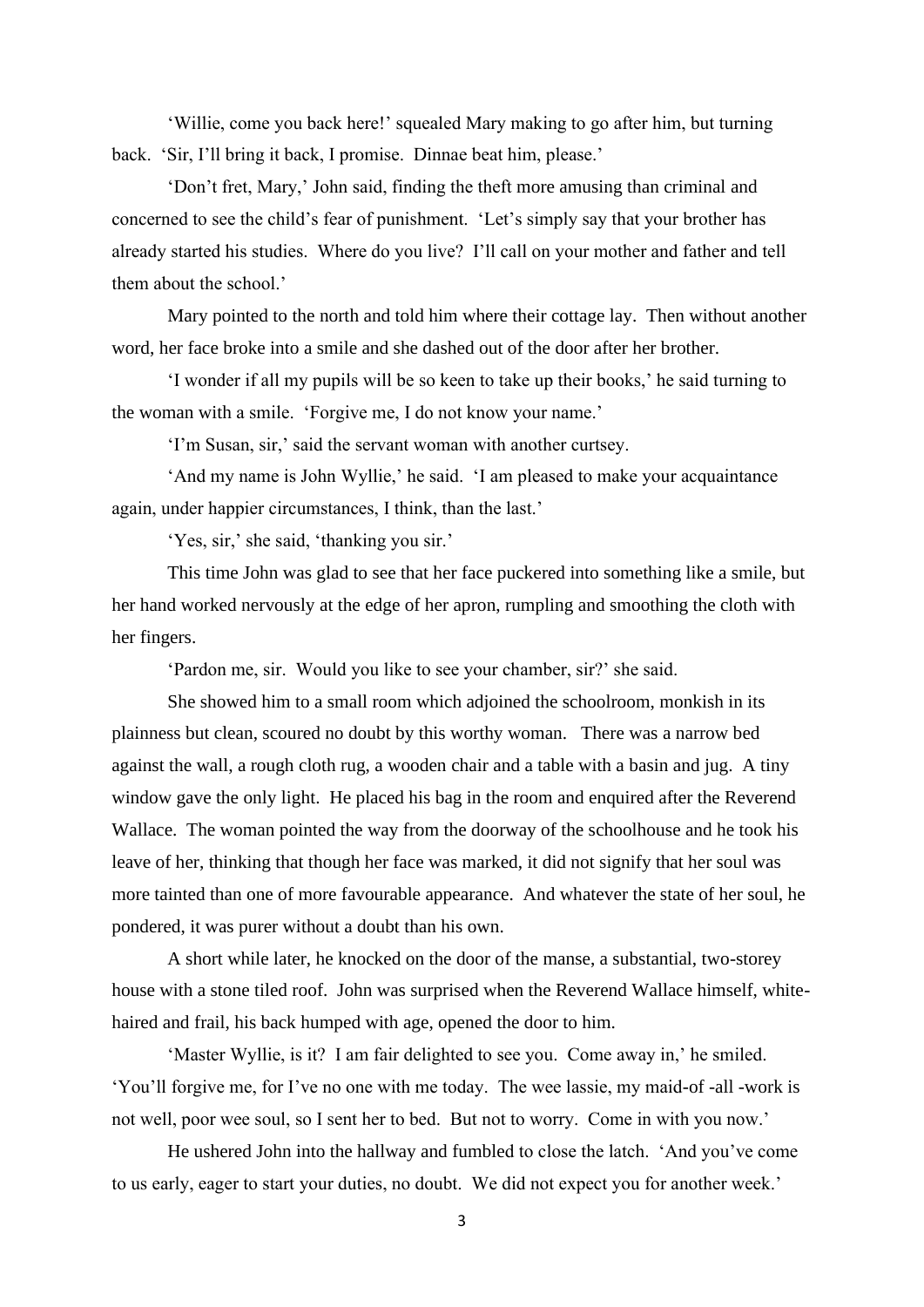'Aye, I am pleased to be here at your service,' John replied with a sincerity which was not feigned.

The old man shuffled ahead of John along a narrow passage and showed him into the parlour. It was dark and plainly furnished, with two ageing, red plush-covered chairs on either side of the fire which burned vigorously, lending a warm glow to the room.

'Will you have a wee dram, just to keep out the cold?' enquired the Reverend Wallace with a twinkling eye. 'I hear you're a considerable scholar.'

John refused his offer of a drink, asking instead for water while denying the description of his academic prowess.

'Here, take a seat by the fire,' said the Reverend Wallace, sinking down into one of the chairs with a sigh. 'Well, Master Wyllie, I hope you'll not weary out here in the country, away from the city and the university, with your intellectual debates and all that kind of thing.'

John remembered with momentary pain the consequences of his last 'debate' in Cleriheugh's tavern. 'No, this chance has fallen well for me. I welcome it, sir,' he said.

'You'll find no scholars I fear amongst these wee peasants,' continued the old minister, smiling.

'But I have met two already,' replied John, 'and they seemed well disposed towards scholarship.'

'Aye, aye, the two wee Jamiesons, remarkable bairns in their way,' he said, nodding as if at a private recollection. 'This school has been long anticipated by the Kirk, and the people of the parish. It's been my greatest wish to see a place for the bairns to learn. And thank the Lord, I'll see my wishes come to fruition before I die, thanks to you.'

'I'll do everything in my power not to disappoint you,' said John.

'Good, good. You'll be under my charge, you understand, as you're not a minister of the Kirk. I'll not interfere with your work with your pupils, unless it's necessary. You're young to be a schoolmaster and these simple cottars are not accustomed to the notion of learning, you know. You may find them in need of much guidance.'

'I'm happy and grateful to accept your advice, for I know I'm ignorant of how best to instruct and guide young minds.'

The Reverend Wallace chuckled, downed his draught and pulled himself to his feet to help himself to another, emptying the last drop from the decanter with a quivering hand.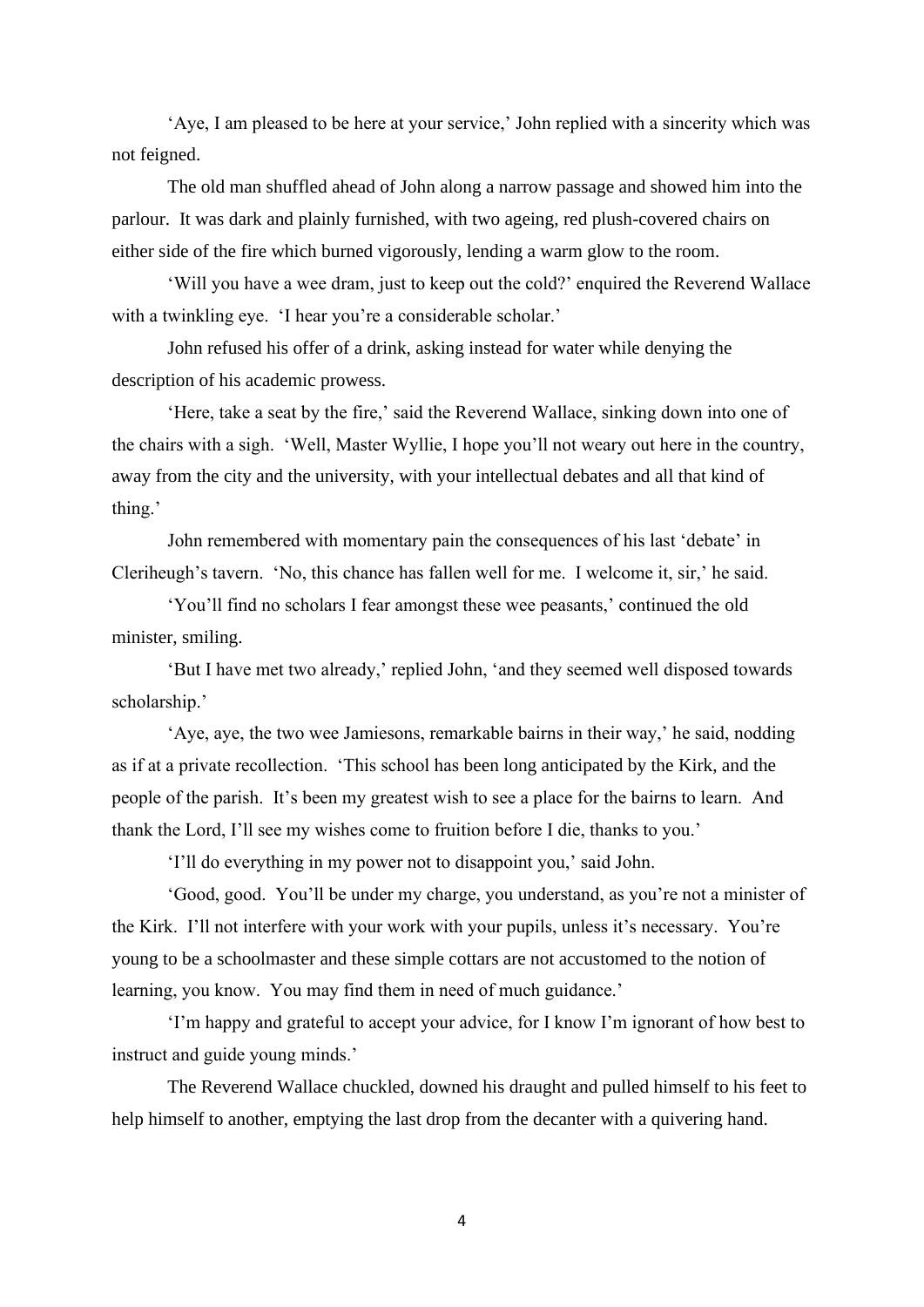'Aye, you've to stand no nonsense, you understand, and no indiscipline. You'd be advised to fell the biggest one of the class in front of the others, to show them the stamp of your authority.'

John nodded, uncertain about whether he had detected irony in the old minister's tone.

'We've some gentry around here too. Did you see the castle? That's the seat of Sir James Foulis, he that's known as Lord Reidford, the great lawyer. If you're fortunate, you may receive an invitation to the great house, as they sometimes extend their bounty to us humble folk,' he laughed.

'I met a woman servant at the schoolhouse. Who is her mistress?' John asked.

'Ah that poor creature is Mistress Paterson's woman. Mistress Paterson's a bountiful lady indeed, though she's an Englishwoman, the wife of the famous Master William Paterson, not long come from London,' continued the Reverend Wallace, his tongue loosened by the liquor. 'He's involved in this venture, you know, the Company of Scotland. Quite an enterprising man, so they say. And his lady, it seems, has come to the country on account of her health. She'd no liking for the Edinburgh air. 'Twas Master and Mistress Paterson who made a generous donation to the school too, aye, very generous. And by the way, I was to tell you that we're to be invited to dine with Mistress Paterson, as soon as you are settled in. I confess I'm curious to hear something of her husband's grand schemes.'

'I'm most grateful for this generosity and your kind welcome, Reverend Wallace,' said John, feeling already at ease in the company of this benevolent old stranger whose body bore witness to the decay of age, though his mind had the vigour of youth.

This introduction to his new life, more warm and open than John could have hoped for, did something to distract his mind. But in the evening, alone in his small room, he could do nothing to stem the flow of his miserable thoughts of Thomas Aikenhead who he knew, had mounted the scaffold that day. John's empty stomach, for he had hardly eaten all day, ached like the gnawing of the guilt which he knew would never leave him. Nor would the painful longing, the hope he once foolishly harboured of loving Isobel. John fell to his knees by his bed and prayed for the salvation of the souls of Thomas and of Isobel. Though he knew he could make no bargain with God, he offered himself, his life, as a penance, if only He would hear.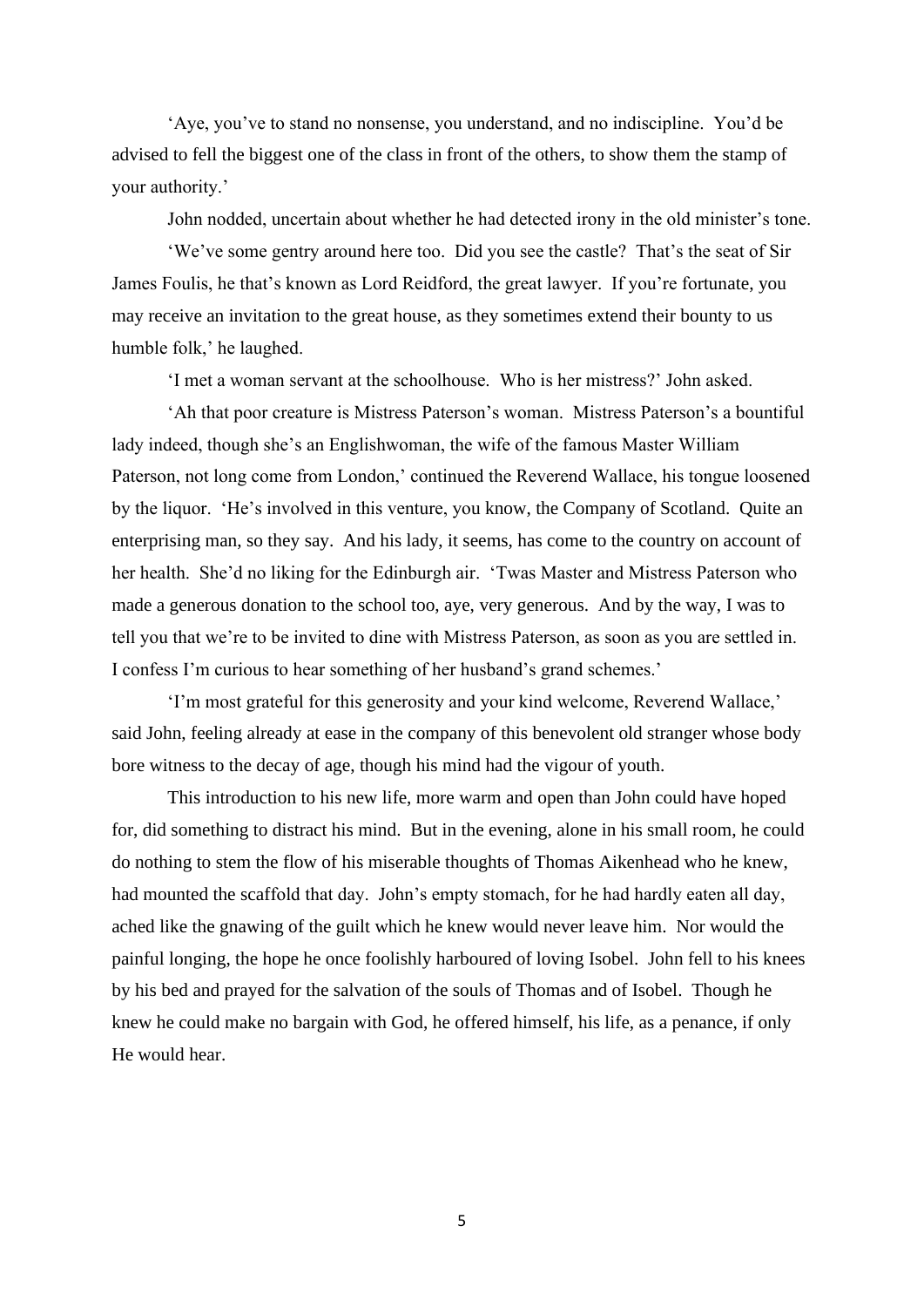## Chapter 11

#### February 1697

Susan still couldn't truly believe it, this life she now led, so far from London, its soot and smoke, its noise and its bustle of folk. She dwelt in this country place, in a village of stone houses, cottars' shacks and barns with open land and woods all around, with a bitter cold wind from the east most days, doing toil enough for six servants not one. Yet she had never before known such happiness, even during those precious times with her little Alfred. She saw her lovely schoolmaster, John Wyllie, most days and he spoke to her kindly and it thrilled her. It set her heart racing to see his face, so perfect, so comely though often sad, and to hear his voice. And then there were the children, her two little darlings, Mary and Willie Jamieson.

Perhaps there was a kind God after all who had sent his angel, John Wyllie, to be near her, on account of her being such a wicked sinner, for not believing in the Almighty and his only begotten son Jesus Christ. She paused in her sweeping of the ash from the grate in her mistress's house, sat back upon her heels and pondered happily for a moment on this possibility. Perhaps she should pray to God after all, to thank him for all his precious gifts to her. But what if he was tricking her again, waiting till she felt herself blessed before he snatched it all away from her, cruel and wicked? Oh God, dear Almighty One, forgive me such evil thoughts, but you did it before, she whispered, bowing her head where she sat, seeing the cloud of ash drift down from her shovel.

She shook her head and smiled at her foolishness, sweeping vigorously with her brush at the fallen ash. Let God himself come with his great sword in his chariot and strike her dead today, she wouldn't care. She'd tasted such bliss as few could hope for on this earth. Best of all was conjuring it into her mind again and again, like tasting one drop of honey, then another more sweet and delicious each time. No one could take away these memories, whatever else should befall her.

Only two weeks ago it was, when the children had surprised her at her work. Old Reverend Wallace and her mistress had set her on to clean the big stone storehouse and make it fit to be a school. A pretty mucky job it was too. The last creatures in the place were cows and, by the looks of things, spiders and rats. She was brushing the worst of the loose mortar, dust and cobwebs from the ceiling and walls in the small back room which was to be the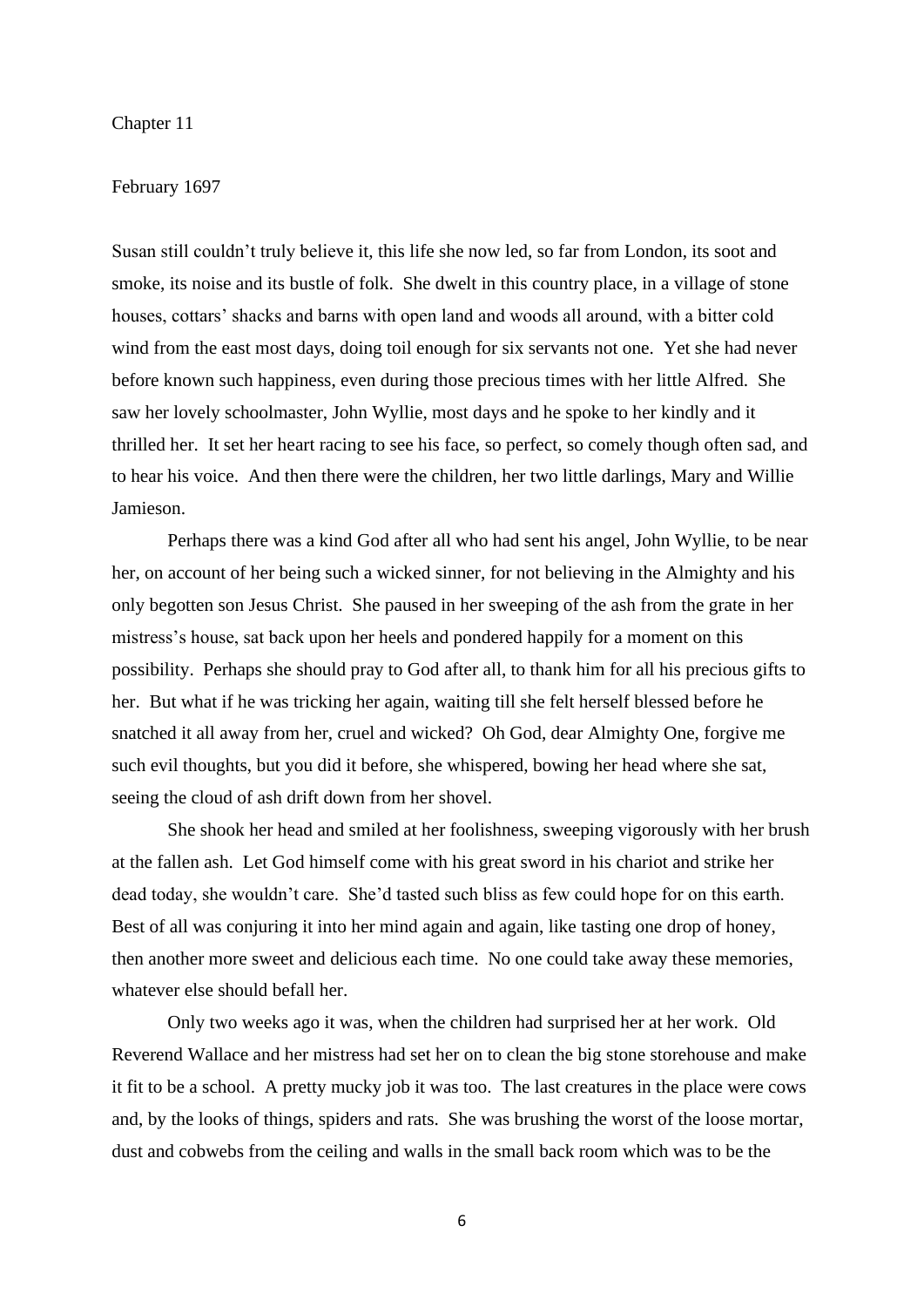schoolmaster's chamber, when she heard a noise, like the creak of the outside door opening and then whispering voices.

Her first thought was intruders or thieves bent on mischief so she wielded her besom like a cudgel, ready for defence or attack. But then, stepping into the doorway of the chamber, she'd seen them, standing in the middle of the schoolroom floor, two little urchins with woollen shawls tied around their bodies, their legs skinny like sticks. The girl might have been around eleven or twelve years of age and the boy some years younger, though it was hard to tell, he being such a shrimp of a thing. They stared back at her, their eyes like saucers.

Susan yanked her cap down to cover her face, though she knew it was too late. They'd seen her mark and would most probably shriek and scarper off, like most other children. But the girl only made a start, then stood her ground, her peaky face all serious and solemn. Her little brother, for such Susan thought him to be, bold as brass, pointed his bony little finger at her, gazing with his blue eyes unblinking. Susan watched as he stepped slowly towards her. He wore a woollen bonnet on a head of fair curls. Susan's heart pounded for she longed to reach to him, scoop him into her arms and hold him as she had once held her own child. She relaxed her grip on the besom.

''Ello me dearie,' she said, 'I know I've a mug on me what would turn the milk sour. What's your name, me little love?'

The little lad said nothing, a strange whining noise coming out of him, and he pointed again at her face. Probably doesn't understand me, little lamb, Susan thought. Wouldn't be the first time. She stooped down towards him and still he whined, like a little whelp. Blow me down, he wants to see my mark she thought and she leaned closer. Next, his small hand was on her cheek, stroking the red ridges of it gently up and down. Susan felt the skin tingle at his touch and saw him smiling as his fingers dabbled over the crust of her face. Behind him stood his sister, who had crept nearer too.

'I'm Mary Jamieson and this here's my wee brother Willie,' she said.

Bemused and delighted, Susan straightened up, seeing that the boy's eyes were still upon her. 'Well, I'm Susan and I works for the lady what lives in the house down by the mill. I'm mighty pleased to meet you both.'

The next day Susan longed to go back to the schoolhouse again and was overjoyed to receive the Missus's command as she sat at breakfast in the parlour. She had not told the Missus about the children, for her mind could not wholly believe it. What if the little creatures she'd met were mischievous fairies or phantoms and not children at all? But what a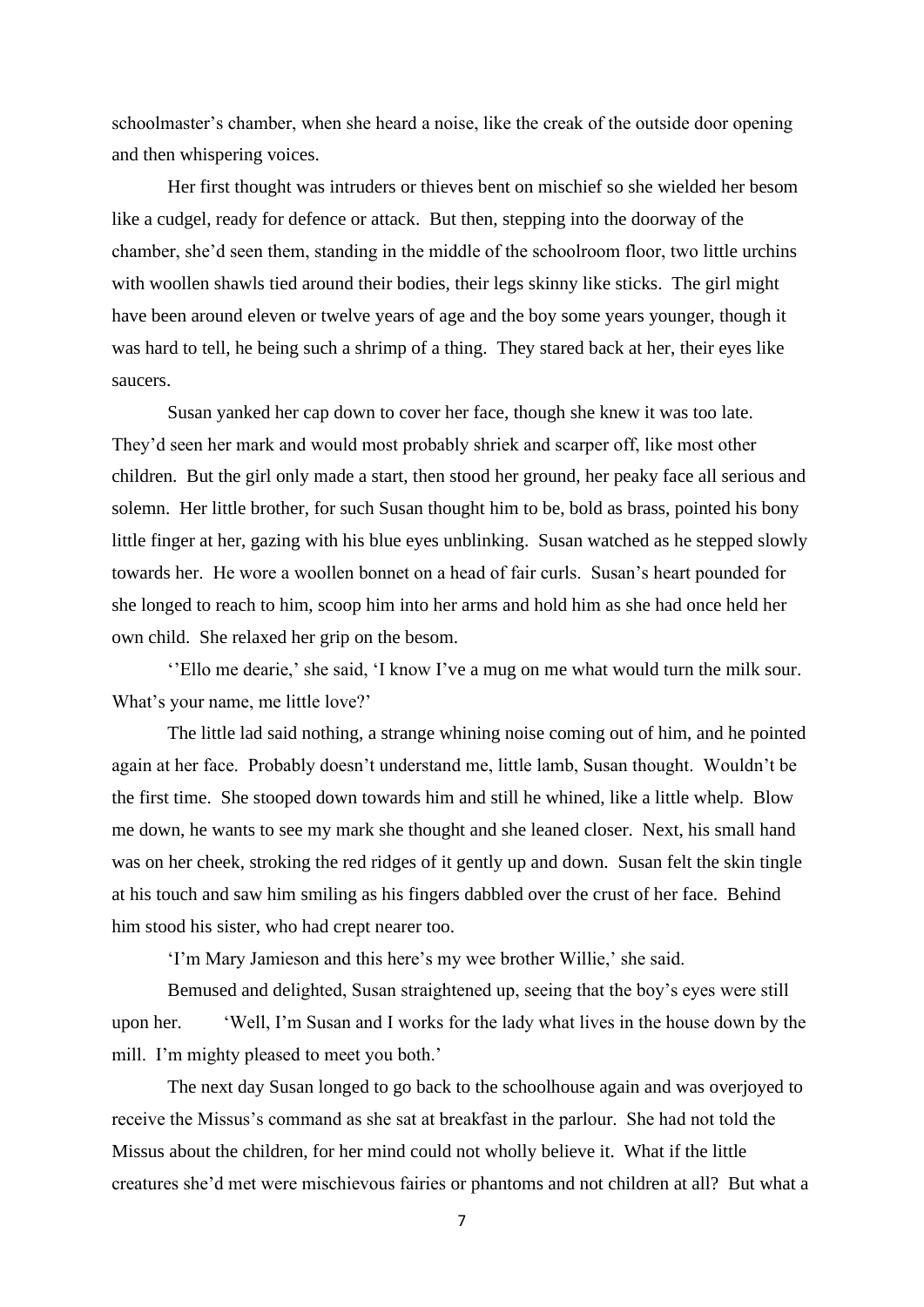numbskull notion, she thought a moment later, they were flesh and blood, living and breathing. She was no madwoman, for all that was ugly and wrong about her; truly that child had touched her face.

'The Reverend Wallace has asked if you can finish today in the schoolhouse, Susan. The new schoolmaster is to arrive this week, so everything must be in place,' said the Missus.

'Yes, Missus,' said Susan, 'I'll get it all done and dusted today, no trouble.'

'Very good, Susan,' said the Missus, staring out of the window, all wistful. Perhaps she was ailing again. She always said she was of a delicate constitution, though in her figure she looked stout and hearty enough. But her face was flushed and she gasped and struggled for breath, sometimes coming over all faint and needing her smelling salts to revive her. The pity of it was that moving out of the city had not brought her much ease. She was forever complaining of this malady or that and had Susan running all over for stuff to make infusions, vapours and lozenges.

'Is you quite well, Missus?' asked Susan.

'Yes, Susan. I'm quite as well as can be expected. To be truthful, I'm anxious about the plans my husband is making and all his talk of going overseas.'

Susan had overheard and only half understood such talk in their house in London. Some of the servants had spoken about Master Paterson's plans to make a fortune trading with foreign places like China and India across the oceans. Susan had no idea what an ocean would be like, nor indeed what the notion of overseas meant at all, though she had seen many a ship on the River Thames.

'I can only hope,' said Mistress Paterson quietly, 'that nothing will come of it. You can go now, Susan.'

It was so icy cold in the schoolroom, that it made Susan's teeth chatter. For a moment, in this silent place, she wished Em were with her. She was a good worker Em, in spite of her moaning and complaining, and the nearest Susan had to a friend. Susan hoped that she'd made it back safe and sound to London. Em had fixed up to meet a man one evening who'd promised her a ride on his cart out of the city to the border land. She said she'd die rather than go to the country with the Missus and she'd made Susan swear not to say a word till the next day, when she'd be well on her way back to England. True, Susan found it hard work on her own, but in a secret way she was glad not to have to share this with Em, to have her eyes ogling John Wyllie too. This was all hers, so she set about brushing the dirt from the fireplace and was soon warmed by her exertions.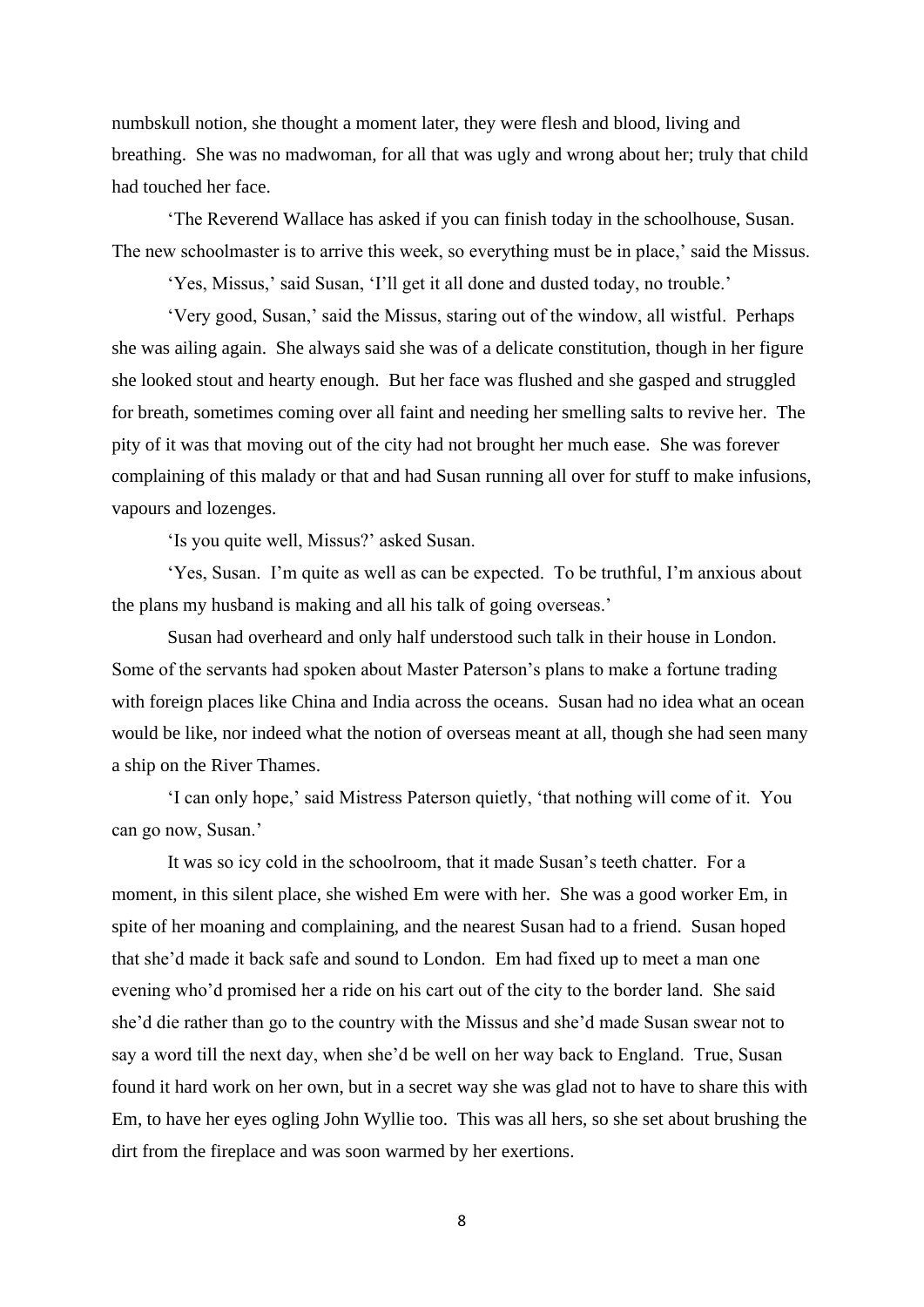About an hour later, Susan paused in her toil and surveyed the schoolhouse, pleased with her efforts when she considered its filthy state at the start. Some cobwebs still hung on the rafters and the small window in the master's chamber was caked with dirt, but now it mostly looked respectable and neat, a goodly place for little children to learn their letters.

Then she heard the outside door creak open and knew that they were here.

'Good mornin' to you, children,' she said. Mary smiled at her shyly as they entered, though Willie came running straight to her, looking ready to jump into her arms. He grunted and smiled and Susan's heart leapt with pity, for the child had no power of speech. She bent down to him again and he gently stroked her mark.

'Susan,' said Mary, her face all excited. 'Do ye ken when the master's coming?'

Susan doubted that the poor little mites would be allowed into the place at all. In London it was only the rich that went to school. There was precious little in the way of riches in Colinton. Most of the folks she'd seen looked as thin and worn out as their clothes and the children not much better than beggars.

'And what will you give me if I tells you?' teased Susan. Mary's face fell.

'I hav'nae got anything tae give.'

'Don't worry none, me darlin',' said Susan sorry for her jesting. 'I got something for *you*.'

She went to her bundle in the corner and took up a cloth-wrapped piece of cake that she had been given by the cook. 'Look 'ere,' she said, 'It's a nice bit of seed cake what was left over.' Susan broke it in two and handed half each to the children.

'Cake?' said Mary with a puzzled frown, 'for us?'

'Well who do you think it's for, the Man in the Moon?' said Susan.

Starving dogs couldn't have eaten it quicker. Willie stuffed the last bit in his mouth and grinned at Susan, pointing again at her mark, so she waved him to come to her for another touch. Her insides fluttered at the delicate whisk of the child's hand.

'God bless you and thank you, Susan,' said Mary serious, like she was saying a prayer.

'And God bless you too,' said Susan, feeling a flush rise to her face, 'but look 'ere, I've work to be done, so you best be off,' though in her heart she longed for them to stay.

'Can we no stay and help you?' said Mary. 'Willie can sit here and watch. I can wipe the bench seats. I can sweep out the fireplace. I can stack up the wood.'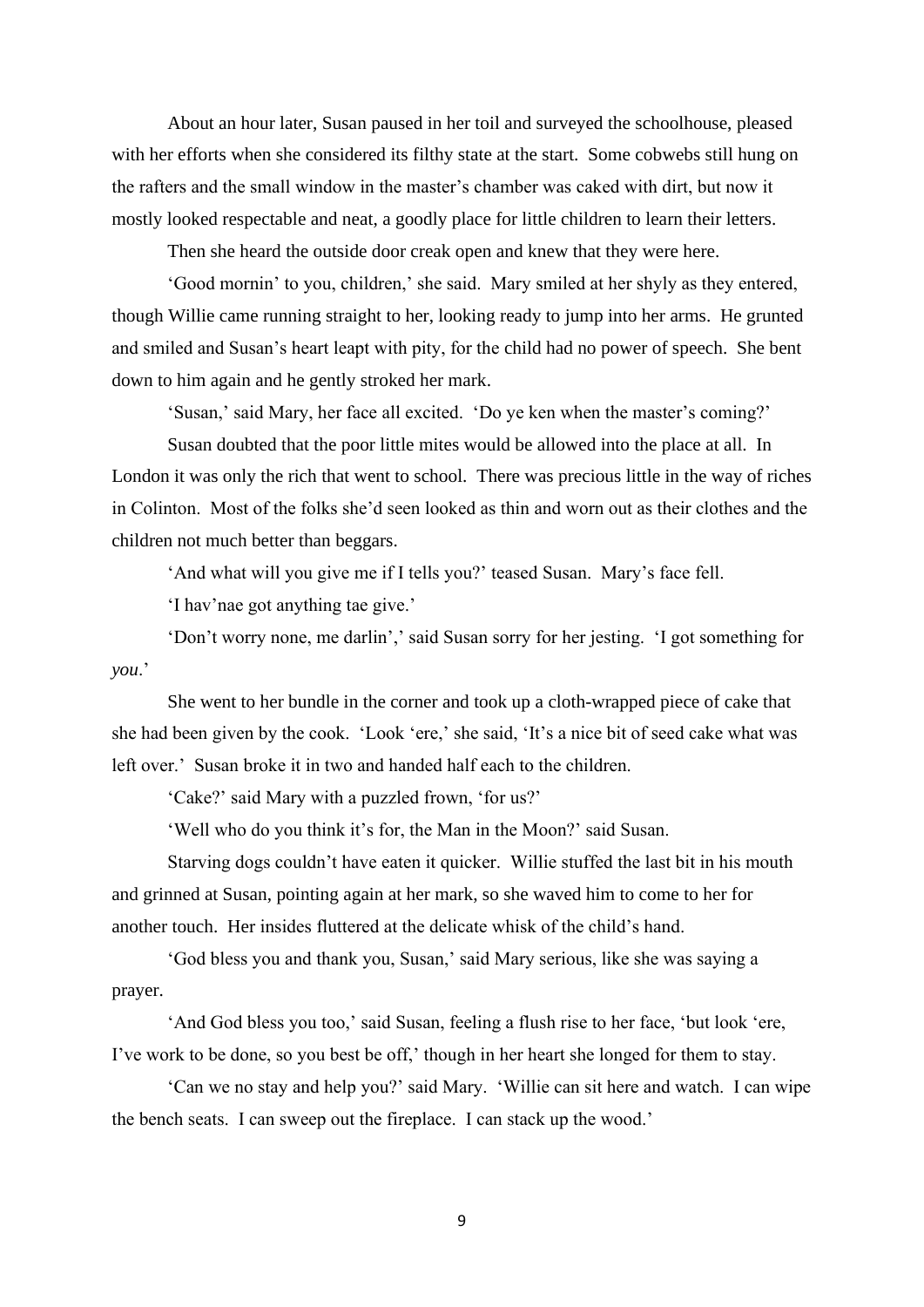Susan looked doubtfully at her, wondering what the Reverend Wallace would say if he knew the children were here at all. 'Well, I suppose,' she murmured, 'but you've not got to get into no mischief, do you 'ear?'

'We willnae,' said Mary, though as soon as she'd uttered the words, Willie ran straight to the shelf full of bibles and took one in his hands.

'Willie,' shrieked Susan at him, 'Don't touch nothing, you mischievous monkey!'

Then the bold little lad only took off like a rabbit out of the door before either Mary or Susan could lay a hand on him.

'Oh Gawd,' said Susan, 'Mary, go after him. Gawd knows what they'll do to me if something goes missing or gets broke.' Mary, eyes full of alarm, bolted out after her brother.

Susan hurried to the door and looked out, hearing Mary calling Willie's name. The little scamp was half way down the lane, still holding the book, but Mary was gaining on him and soon caught hold of his arm. That's it, give him a smack, but not too hard, thought Susan watching, but instead Mary squatted down beside him, speaking something into his ear. Then a moment later they were heading back towards the schoolhouse holding hands, with Willie still clutching the book to his chest for dear life.

'Well, I never,' said Susan, mighty relieved to have them back inside. 'Sit down there, Willie and don't move or I'll tan your hide.'

'Dinnae worry, Susan,' said Mary with that serious look in her eye again. 'We're going to read the book.'

Susan put her hands on her hips in amazement. 'You're not tellin' me you two young 'uns can read?'

Mary said nothing but sat Willie down on the bench, taking the book on to her lap and squeezing close beside him. He might be a queer little soul, thought Susan but he was sharp and quick in his understanding. They were surely never going to read, Susan thought, bending over them as Mary opened the bible.

That day Susan thought she might die with the surprise and delight of what happened next. It thrilled her even now when she recalled him appearing just like that, without her seeing, like magic, like the Angel Gabriel himself.

As she stood there in her mistress's parlour, the ash drifting gently from the pan, she saw him again in her mind's eye and she prayed. Yes, she'd pray to God now. Thank you God, Almighty God in Heaven for bringing John Wyllie here. No man before had ever looked at her and spoken to her as a human creature and not as a dog or a mad lunatic from Bedlam or a freak in a circus. Thank you God, she prayed again, for sending him here to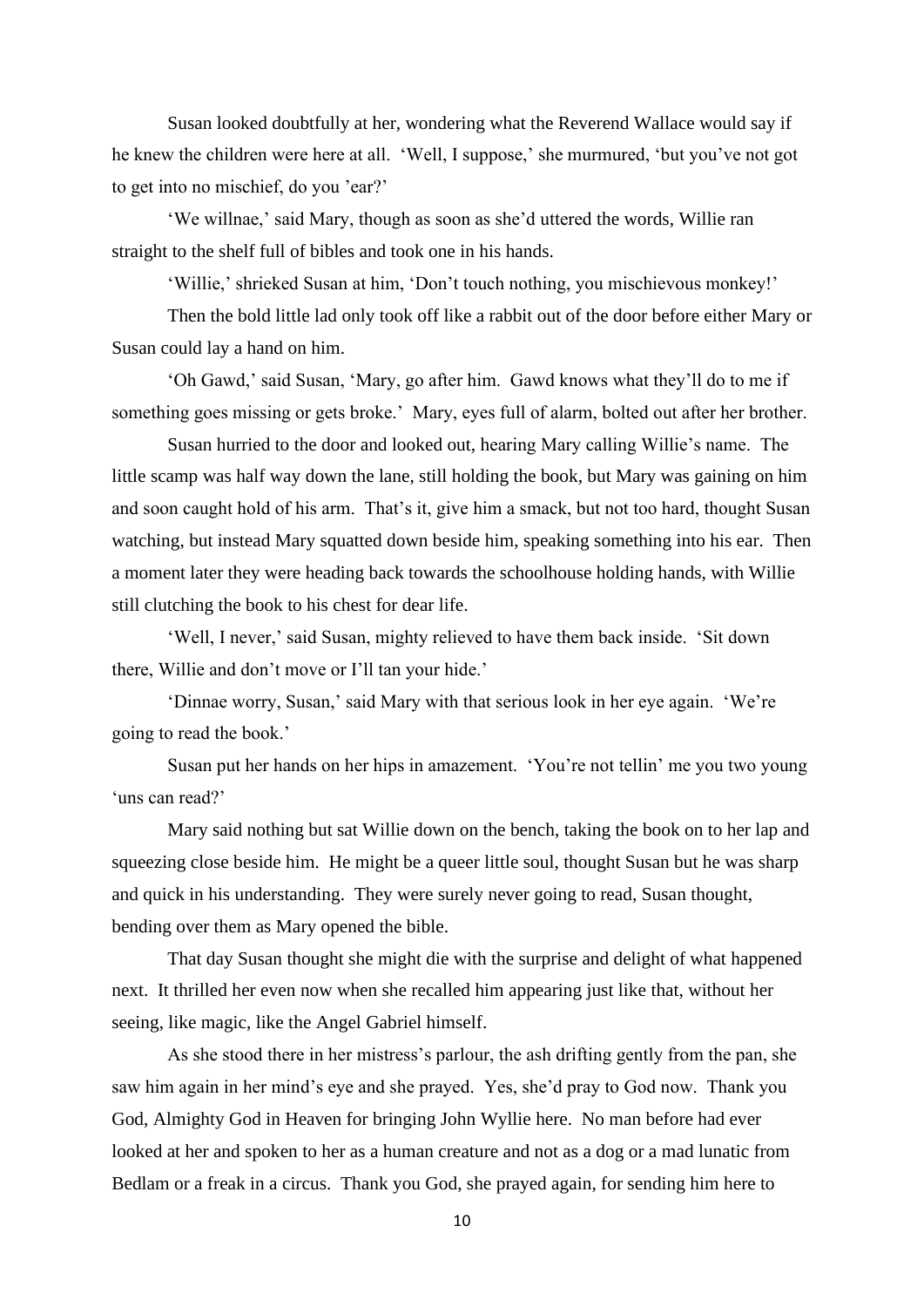look upon her with kindness, an ugly, deformed scullion, lower than the lowest person in the world.

'Susan, Susan,' came her mistress's voice. It burst through her daydream. Susan sighed and put down the brush and pan and hurried to the kitchen.

The Missus was standing by the table with the cook, a widow woman from the village. The woman's arms were folded and she wore the frowning look of someone who's just been put upon.

'I have two guests for supper tonight, Susan,' said Mistress Paterson. 'I need you to serve at table, as Eliza is sick and I've sent her home.'

'Me, Missus?' said Susan alarmed.

'Yes, of course, Susan. I have nobody else, now Emma has gone,' said her Mistress, dabbing her cheeks with her handkerchief.

'But, Missus, I ain't, I mean, I don't like strangers to see −,' said Susan, filled with terror. She wasn't fit to be seen at table. She looked at the cook, hoping that she'd come up with a better suggestion. But the woman only shrugged her shoulders.

'Come Susan,' the Missus said crossly, 'I don't have much choice in such a small household. We're not in London now. You'll have to do as you're bid.'

'But me face. It'll put folks off their supper,' said Susan, desperate now. Didn't the Missus know well enough that she was only good for shifting coals and scrubbing floors, not dainty stuff like serving at table?

'Just pull your cap down a little, for goodness sake,' said the Missus all impatient, 'and besides you know these two gentlemen who are coming tonight. They have seen you before and will not be shocked.'

'Gentlemen?' said Susan horrified.

'I have only invited the Reverend Wallace and the new young schoolmaster, Master Wyllie.'

A flush of heat rushed through Susan's body. John Wyllie would be taking supper here and she would serve him.

'Cook will tell you what to do. We'll hear no more about it,' said the Missus and Susan was glad to oblige, for now her head buzzed with joy.

She worked without cease all day, making up the fires, beating carpets, polishing tables and chairs and all the silverware in the dining parlour. The Missus came in and said that enough was enough but Susan was driven like a mad thing for it to be perfect, for him. The brass and silver buffed up pretty brilliant but then Susan thought with dismay about her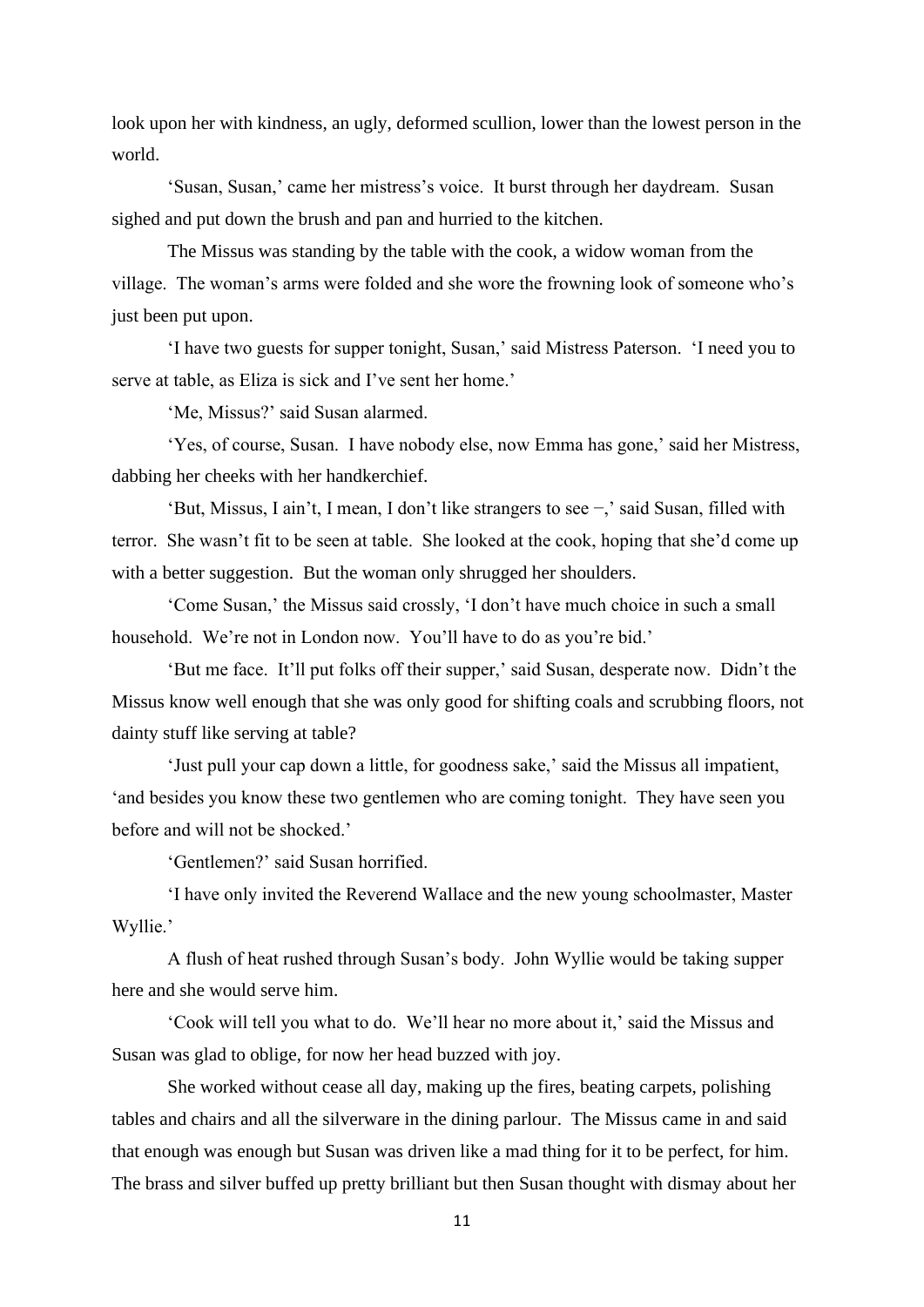own appearance. She ran up to her room in the attic for a clean pinny and a better cap for her head. She washed her face and tidied her hair. She even took a quick peek at herself in the looking glass from a distance, but only a glimpse for fear she should lose her courage.

Too soon she heard the Missus's timepiece striking six and a knock at the door. Rushing into the hall, she opened the door and let in the Reverend Wallace with his white hair and watery blue eyes followed by John Wyllie.

'Good evening Susan,' he said, handing her his hat and cloak. He smiled at her and she peeped back at him, curtseying and mumbling good evening like a simpleton, almost forgetting to take the old Reverend's cloak. She carried the garments to the cupboard while the Missus took the gentlemen into the dining parlour. Susan held John Wyllie's cloak in her arms for a moment, bringing it close to her face, hugging it to her, smelling it. A crash came from the kitchen, shaking her back into action. She ran down the stairs for her orders from Cook who stood with her ladle hovering over a steaming pot on the fire.

'Come away with ye, woman,' she said. 'What kept ye? Take up this broth to them now.'

Susan carried the soup tureen like she held the crown jewels and made it up to the dining parlour safely, sliding alongside the table without notice. To her relief, no one looked up at her.

The Reverend Wallace was addressing the Missus as Susan placed the tureen on the table and moved round, setting a plate in front of each of them.

'I would greatly like to hear of your husband's plans for a trading route to China,' he was saying. 'You have heard of the Company of Scotland Trading to Africa and the Indies, I assume, Master Wyllie?'

'A little,' he replied. 'I have read a pamphlet about it. It seems a worthy venture, though I'm afraid that I cannot confess to being at all knowledgeable about business and commerce.'

Then the Missus started on about how Master Paterson knew of a place like paradise on earth away over the ocean. Susan had heard snippets of such talk on this subject before and it all seemed no more than a fairytale, far too good to be true.

'William travelled widely before I knew him, you know,' said the Missus. 'All over the world, but mostly in the Caribbean, I believe. He has met many famous adventurers and explorers who told of this land of Darien, between the two great oceans. It's a rich and wondrous place, ripe for settlement, a haven for trading across the Pacific Ocean by a much shorter route, or so I'm told. The Company are much taken by his ideas and his plans.'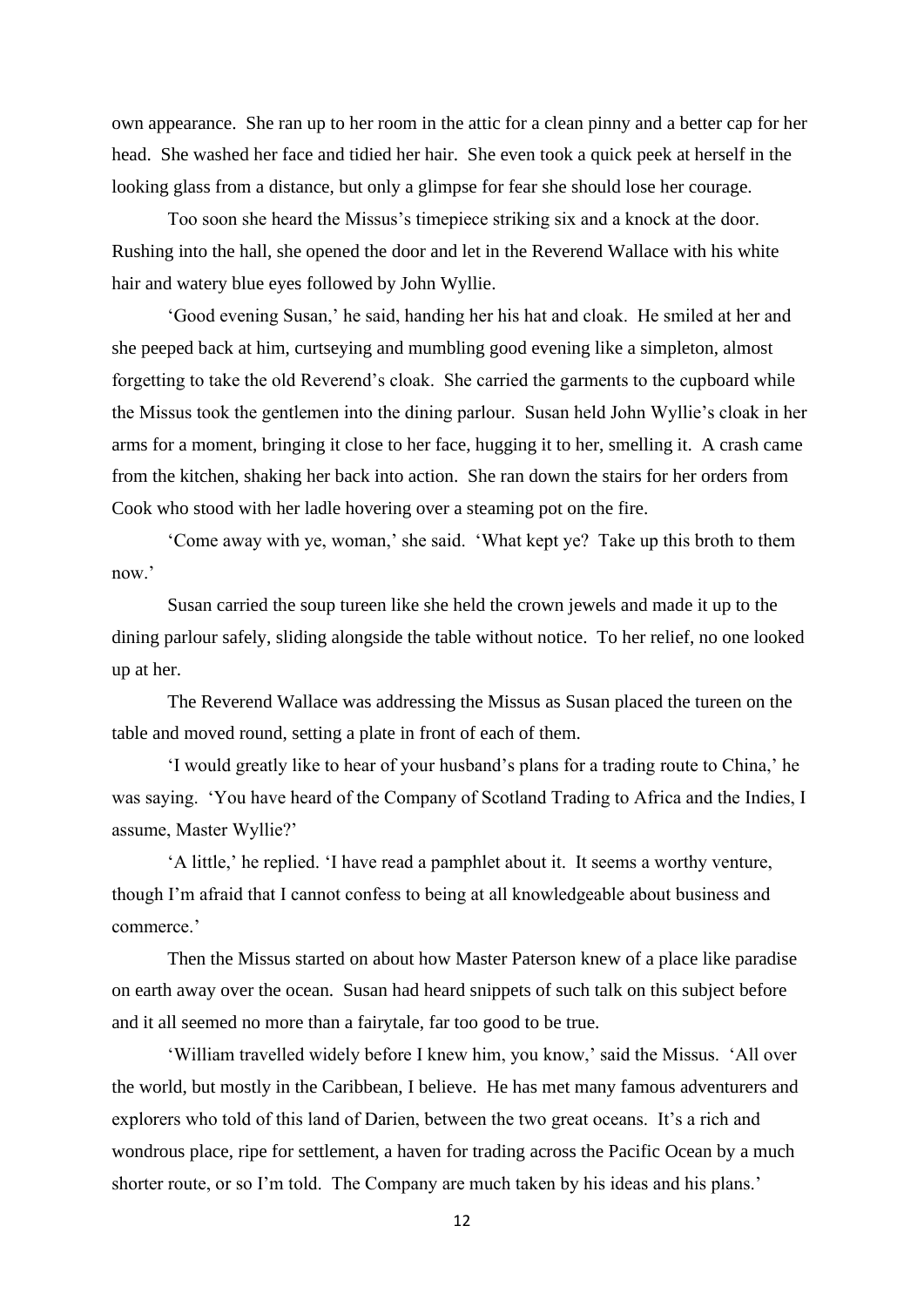'If the place is so wondrous, I am curious as to why others, the Spanish, the French or even the English have not taken it over,' said the Reverend quietly. 'Have those nations not a great interest already in trading in the east?'

'Oh, I don't know anything about that,' she said, 'but I can show you the writings of Master Lionel Wafer. He writes such magical descriptions of the place. After supper, I would be happy for you to see his account.'

'Indeed Mistress, I would find it of great interest,' said the Reverend, 'though I wonder if enough is known of this land and what people live in it already.'

The Missus made no reply for she was looking at Susan with a frown. Susan had been lurking at the side table, gazing unnoticed at John Wyllie. Now at this signal from the Missus, she had to quit the room, going back to the kitchen again to the noise of Cook's banging of dishes.

'Stop your dithering, woman, will ye. Help me with these.'

Susan didn't mind Cook's scolding for she would have to go back to the dining parlour as there were more dishes of food to be taken, as well as clearing away. She would see him again and again that evening.

'And ye can tak' them this jug o' wine,' grumbled Cook, 'right now.'

Susan was reaching for the handle of the door of the dining parlour when she heard the Missus mention her own name, so she pulled back and paused outside.

'I have only my woman Susan with me here,' the Missus was saying, 'She came with us from London. Emma, my other girl, took herself off during our preparations to come to Colinton, the foolish hussy. She just ran away. Back to London, I presume. Can you believe it? So Susan's my only servant now, though we have the Widow Semple as Cook and little Eliza Black helps out from time to time. Yes, Susan's a poor, simple orphaned creature, cursed as you see in her appearance, but faithful and very hard-working, strong as any man too. She can do the work of ten, by anyone's reckoning. But I suppose I'd best keep her away from the schoolhouse once the children are there, lest any take fright.'

'I think not,' Susan heard John Wyllie say as she flattened her ear against the door to savour the sound of his voice. 'I came upon her with two children, Mary and Willie Jamieson, in the schoolhouse when I first arrived. They seemed well at ease with each other, so I think there is little need to fear. It strikes me that children do not see the world as we do. They look with innocent eyes and do not judge.'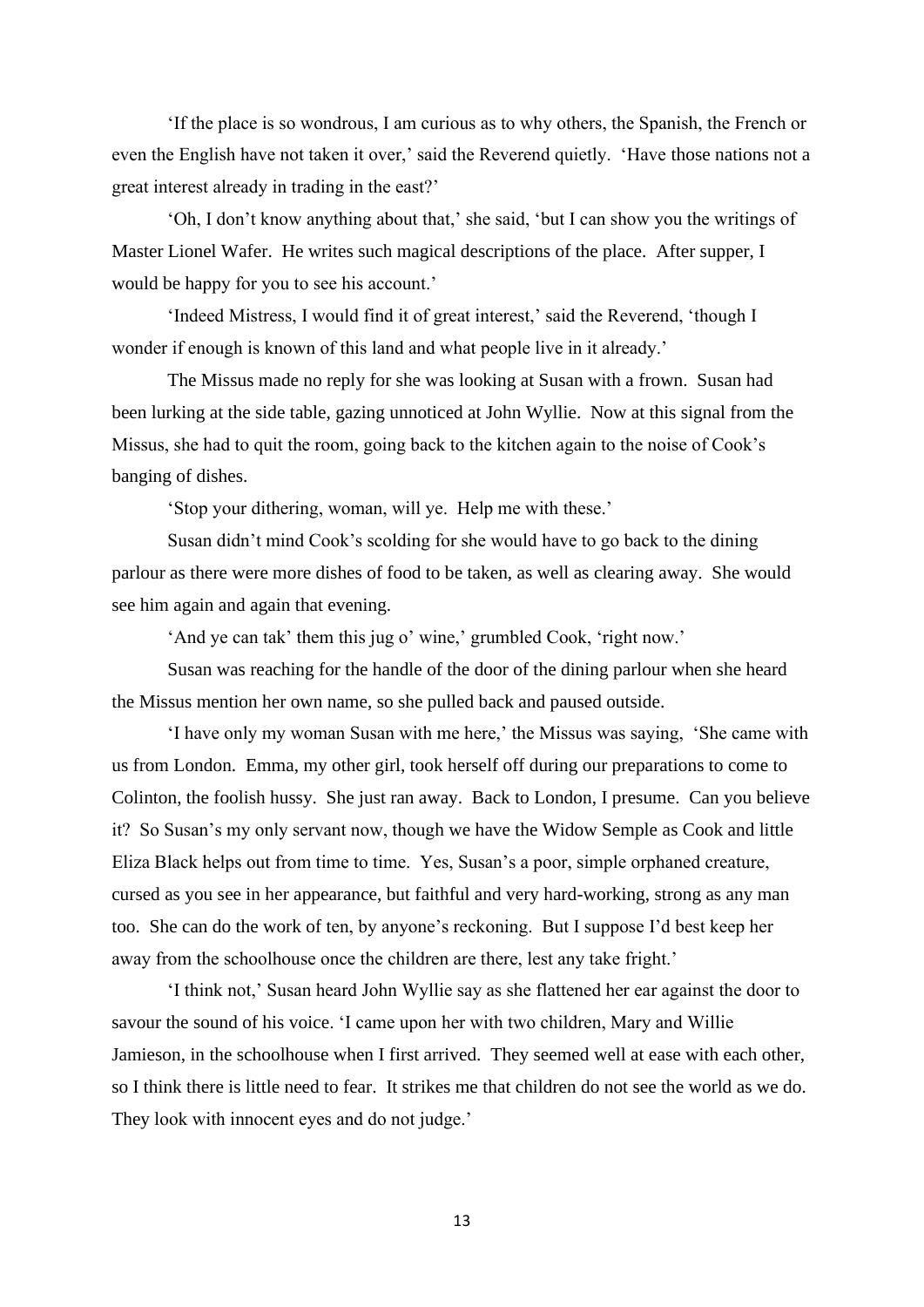Oh God, why did you make him say such things, thought Susan, for it'll only make me love him the more? How can I bear it, to love him more? She gulped, pressed the handle of the door and entered.

'Well,' said the Reverend Wallace, 'that's a revolutionary view, Master Wyllie. I wonder which heretical works you have been reading.'

Susan saw that John Wyllie had coloured up in his face and seemed put out by what the Reverend said, though she could see that the old gentleman was smiling, not threatening or scolding.

'No, I merely jest, man. Don't be alarmed,' said the Reverend.

Susan gathered the soup plates and the tureen and was gone from the room in a moment.

When she came back with the dishes of meat, John Wyllie was talking again. 'The boy, Willie Jamieson, is he well known to you?' he asked the Reverend.

'Aye, his father Alexander is a good, hard working man and does his best for his family. But he's a poor cottar and it's a struggle for them, as it is for most. Times are bad at the moment, with the harvest failing again and the price of meal. As for the lad Willie, he's a strange little creature to be sure and seems not to be of this world. Even as a babe, when I baptised him, I saw he was not right, for he could not abide to be held in arms, not even those of his own mother. The ignorant say he is bewitched, of course, for he grunts like a brute and will not be tamed except by his sister. God knows what will become of the child.'

'Thank you, Susan, you may go,' said the Missus and gave her another look, so she had to be gone. But Susan, fascinated by the talk, crouched down outside the door and listened greedily for a few moments more.

'The matter of payment for the schooling, I believe may be an obstacle for some, such as the Jamiesons,' said John Wyllie.

'Oh dear,' replied her mistress, 'we can't have that. I should be most happy to pay for those children, if necessary.'

'Mistress Paterson,' said the Reverend, 'You are too generous. The elders have decided that the Kirk will pay for the poorest children.'

'That is excellent news,' said John Wyllie. 'I look forward to a full schoolhouse on Monday.'

'Aye,' said the Reverend Wallace. 'It will be a happy day.'

Back down in the kitchen some time later, Susan heard Mistress Paterson and her guests take themselves off into the parlour. That was the end of it. She might not see him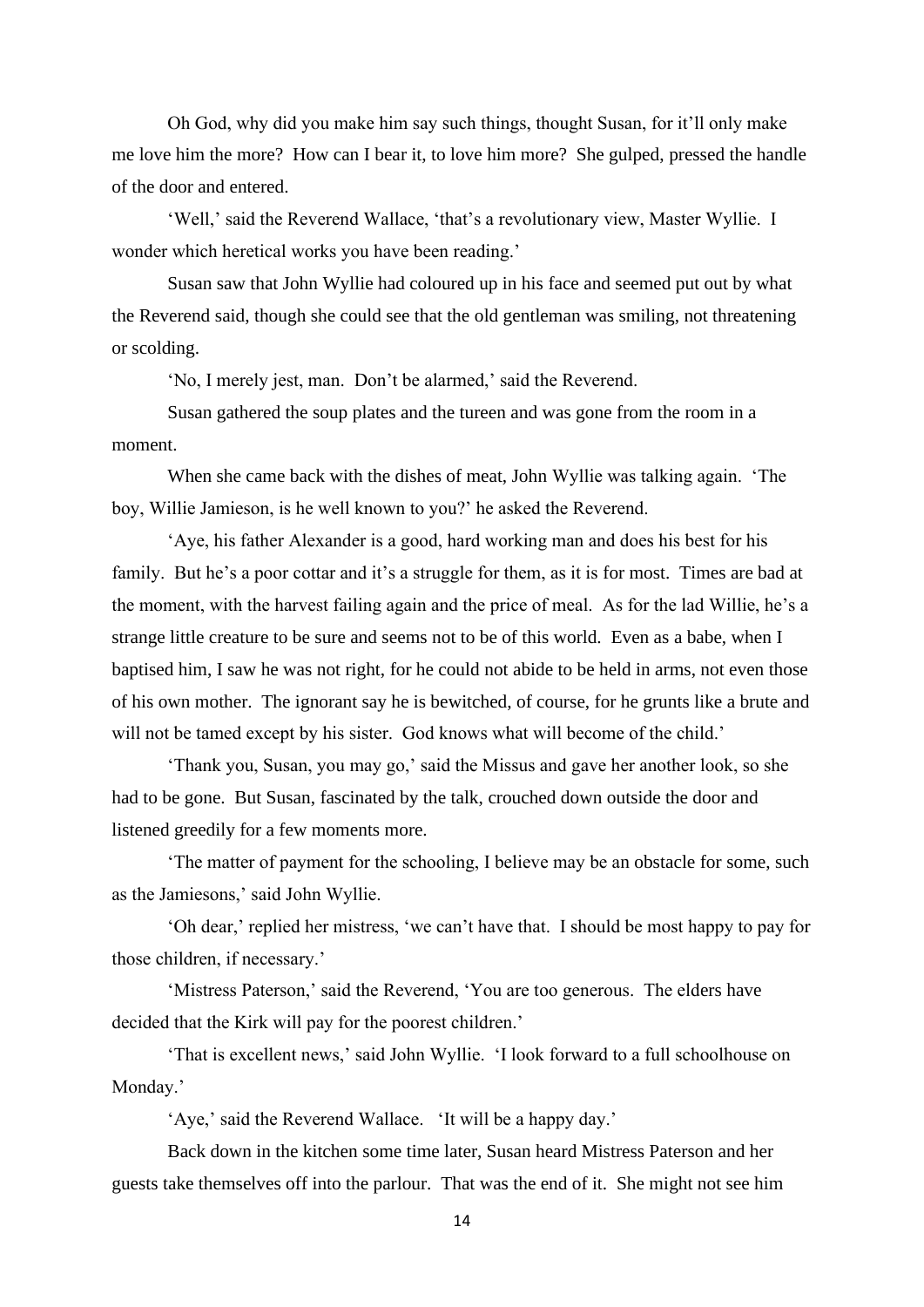again that night. Then, as she and Cook were washing the dishes, there was a ring on the bell from the parlour.

'Better get yersel' up there,' said Cook, plunging her arms into the bowl. Susan wiped her hands on her apron, pulled her cap down over her cheek, ran back upstairs, knocked on the parlour door and entered. The Missus and Reverend Wallace were sitting next to the fire, while John Wyllie stood by a bookshelf near the window examining a volume.

'Susan,' said the Missus, 'will you go to my writing desk upstairs and bring down a roll of papers which are lying on the top. Master Wyllie has need of some for the schoolhouse.'

Susan went straight away and found the paper, tied up with a ribbon and returned only a few minutes later.

'Thank you, Susan. Please put it there on the table,' said the Missus. 'And could you put another log on the fire.'

The Missus then cast her eye at John Wyllie who still stood with a small, red covered book in his hand. 'It's beautiful work, isn't it Master Wyllie? I can see you're looking at the binding,' she said.

'Aye, it's very fine,' he replied, his voice almost too quiet to hear.

'My husband had several books bound for me in Edinburgh recently, for I'm a great lover of reading and have quite a collection as you can see,' continued the Missus. 'Now let me recall the craftsman's name. Fletcher, that's it, of Candlemaker's Row.'

'Fletcher? The bookbinder?' said the Reverend Wallace, scratching his head. 'Now that's a name I've heard tell of not long since. Aye, I have it. Was not that same Fletcher, the guardian of that unfortunate young man Aikenhead, he that was hanged last month?'

John Wyllie replaced the book on the shelf with a jerk of his arm. He turned to the Missus, his face chalk white, like he'd just seen a ghost drift in through the window.

'Forgive me Mistress Paterson, Reverend Wallace, I must leave you,' he said.

'Master Wyllie, really, so soon?' said the Missus, her face all puckered and surprised.

The Reverend Wallace's brows furrowed too. 'Pardon me, Master Wyllie, for mentioning the distressing case, for wasn't he known to you, that poor young man?'

'Aye,' said John, clearing his throat, 'Aye, he was.'

The evening was over. Susan felt the air in the room fill with the distress that flowed from John Wyllie. As she handed him his hat and cloak at the door, he was silent and only nodded to her as she let him out. She watched his dark figure disappear into the night. If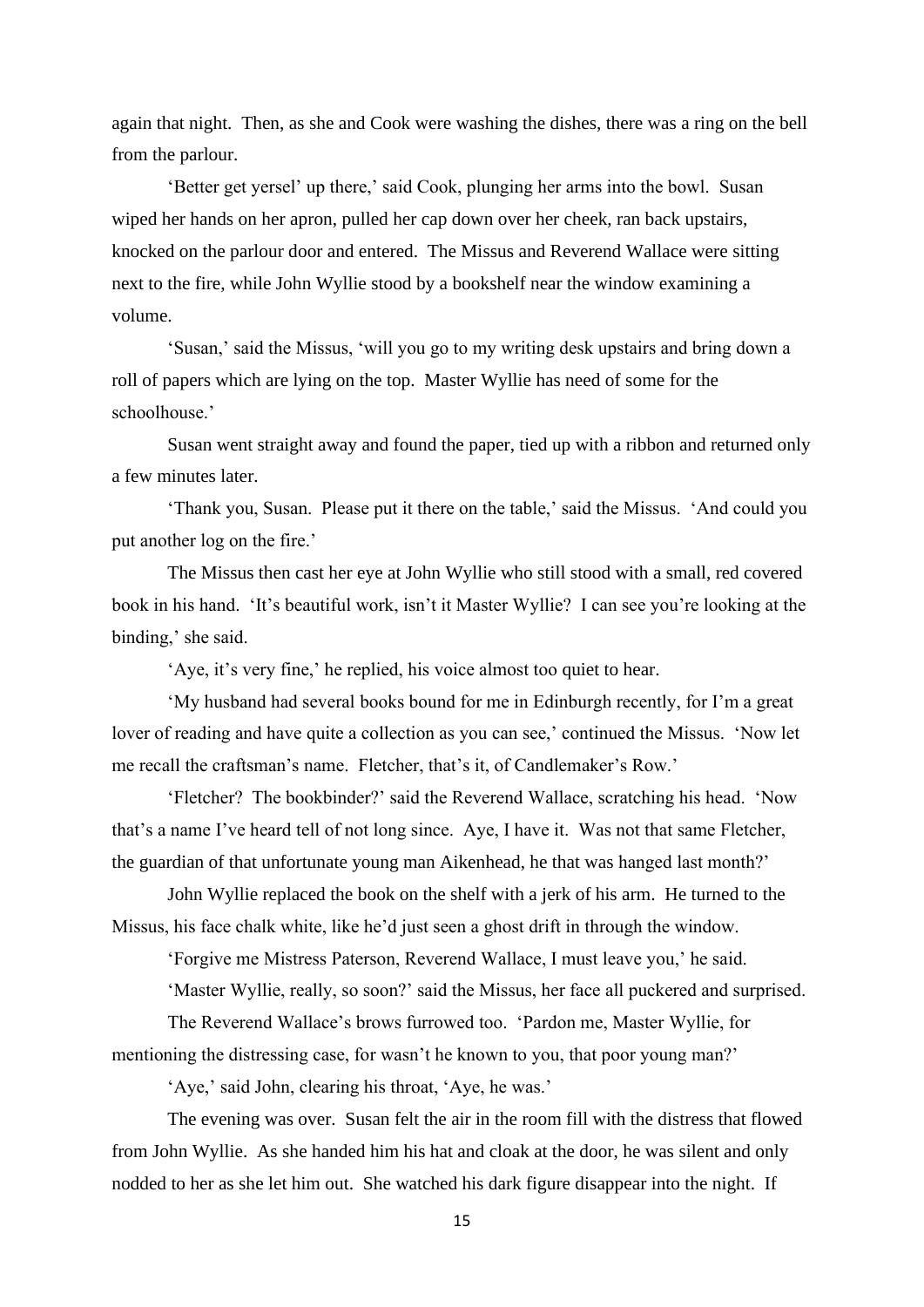only she could take his troubles upon her own shoulders, bear the burden of whatever horrible misery had struck him so sudden and weighed so heavy upon him.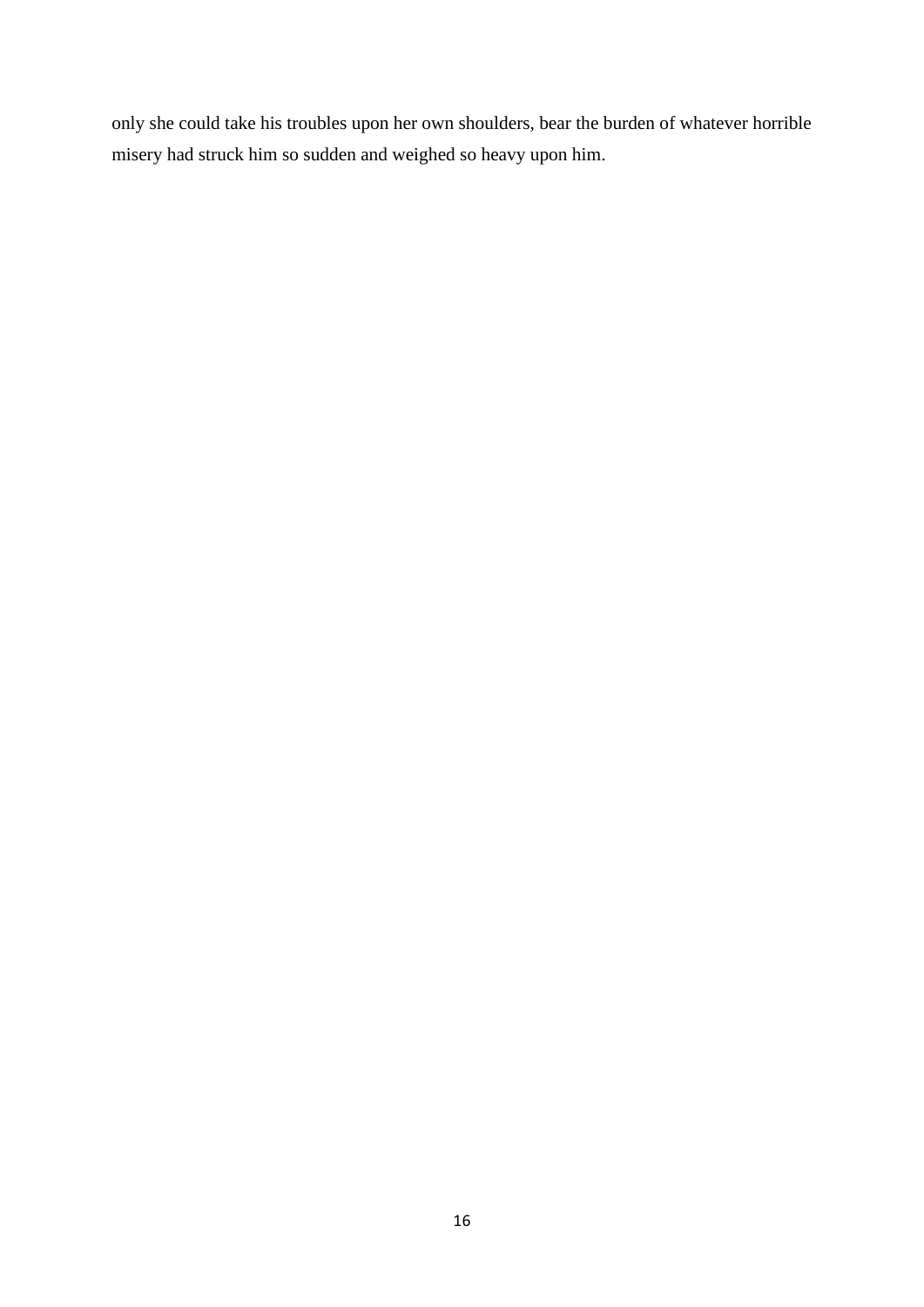# Chapter 12

## February 1697

The anticipation of his first day as a schoolmaster was sufficient to absorb John's thoughts, distracting them from the guilt-ridden anguish which still dogged him in Colinton. The sky was hung with grey cloud and some spits of sleety rain had started to streak the sky as he stood on the roadway outside the schoolhouse door, awaiting the arrival of his pupils. Soon he saw several small figures trotting down towards him. The two at the vanguard he soon recognized as Mary and Willie Jamieson, Willie by his jerky, erratic progress along the track. A gaggle of boys approached from the opposite direction and soon John found himself seeing in through the doorway a succession of children, one or two better-dressed offspring of yeomen, others in the ragged clothing of poverty. There were above fifteen children, ages spanning about six to twelve years and he felt a mixture of pleasure and fear at the prospects for the day to come.

The final furnishings and equipment had arrived at the schoolhouse by cart only a few days before and so at last all was ready. The room itself was plain but not unwelcoming, with its white-washed walls and a good fire stoked up in the corner, the neat split logs stacked high at the hearthside by Susan. Two lamps glowed on the master's desk which stood at the front, tall like a lectern. By this desk was an easel on which was balanced a blackboard. Wooden shelves behind the master's desk housed the collection of bibles and prayer books and a large hour glass. The beaten earth floor, though pitted by the hooves of beasts from its former use, was swept clean, almost to a shine. John had seen Susan toiling and scouring with her besom until she was satisfied with the effects of her labour. There were two rows of benches, each with a long narrow table in front for writing and reading. The children filed in, silent and watchful as if entering a holy place.

'Good day to you all,' said John stepping to the front and issuing his first instructions. 'Take a place on the benches, the youngest at the front, if you please.'

He saw Mary Jamieson hesitating, being one of the oldest of his pupils, she also having in her charge, Willie, who was now whimpering and writhing in her grasp.

'Mary, take Willie to sit by you in the second row,' said John and was glad to see the worried frown drop from her face as she pulled Willie into a place on the bench seat and sat close beside him.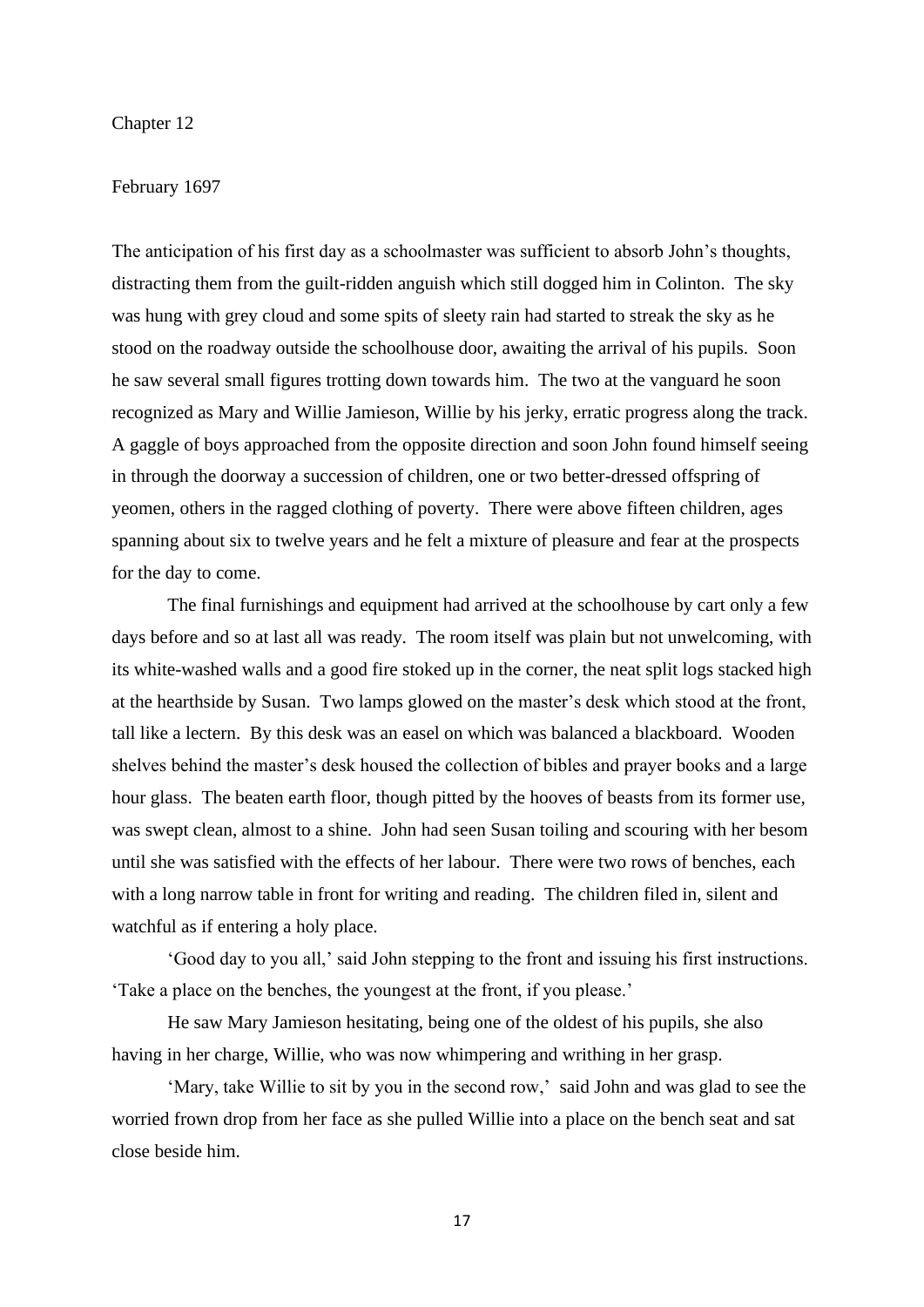With all these expectant faces before him, John felt surprisingly awed, though it was clear to him that the children felt likewise, at least in these first moments in their novel surroundings. He was pleased too when the Reverend Wallace arrived quietly while he was leading the children in the 'Lord's Prayer', their heads bowed and their mouths obediently intoning the words.

'Well, good morning to you all, children,' said the old minister, proceeding slowly with the aid of a walking stick to the front of the class. He nodded with approval and scanned the faces before him. 'This is a great moment for us all, the first day of your school. And here is Master Wyllie. He will teach you many precious things, worth more than any gold in the world. He will teach you to read and to write and to think. Whoever you are, you will not be in ignorance of the word of God, but will read his words with your very own eyes. Your parents will be proud of you and I will hope to hear only good reports of you all. Master Wyllie will come to me weekly to tell me of your endeavours and your achievements.'

While all sat silent at the words of the minister, except Willie Jamieson whose low growling was just audible, the eyes of some of the littlest ones roved around the schoolhouse in wonder. As soon as the Reverend Wallace had left, John asked the children to recite their Christian names which he wrote swiftly on the blackboard. The children watched enthralled as he spelled out the letters of their names. Only Mary Jamieson and a tall, strong-looking, fidgety boy named James Vernon knew any letters at all and they spelled out and repeated each child's name on the board again, to the delight of their classmates.

John determined then to get them writing. He charged Mary with the duty of handing out slates and slate pencils to every child and soon each head was bent, small hands bunched in attempts to copy the letters of their names on the slates in front of them. John noticed quickly that some were labouring to accomplish any recognizable form of a letter and he moved round among the children, leaning over and guiding the hands of the smallest. Some chatter broke out and John looked round to see James Vernon cuffing one of the small boys on the head.

John, shocked, moved quickly and caught James by the arm, bringing him to the front of the class.

'James Vernon,' he said, 'you must learn to behave in school. We have no hitting in here. Here we are civilised.' The boy hung his head with a truculent scowl.

'Stand there James, until such time as you are ready to start your writing,' he said. He remembered the Reverend Wallace's advice and recognised his own naïve optimism in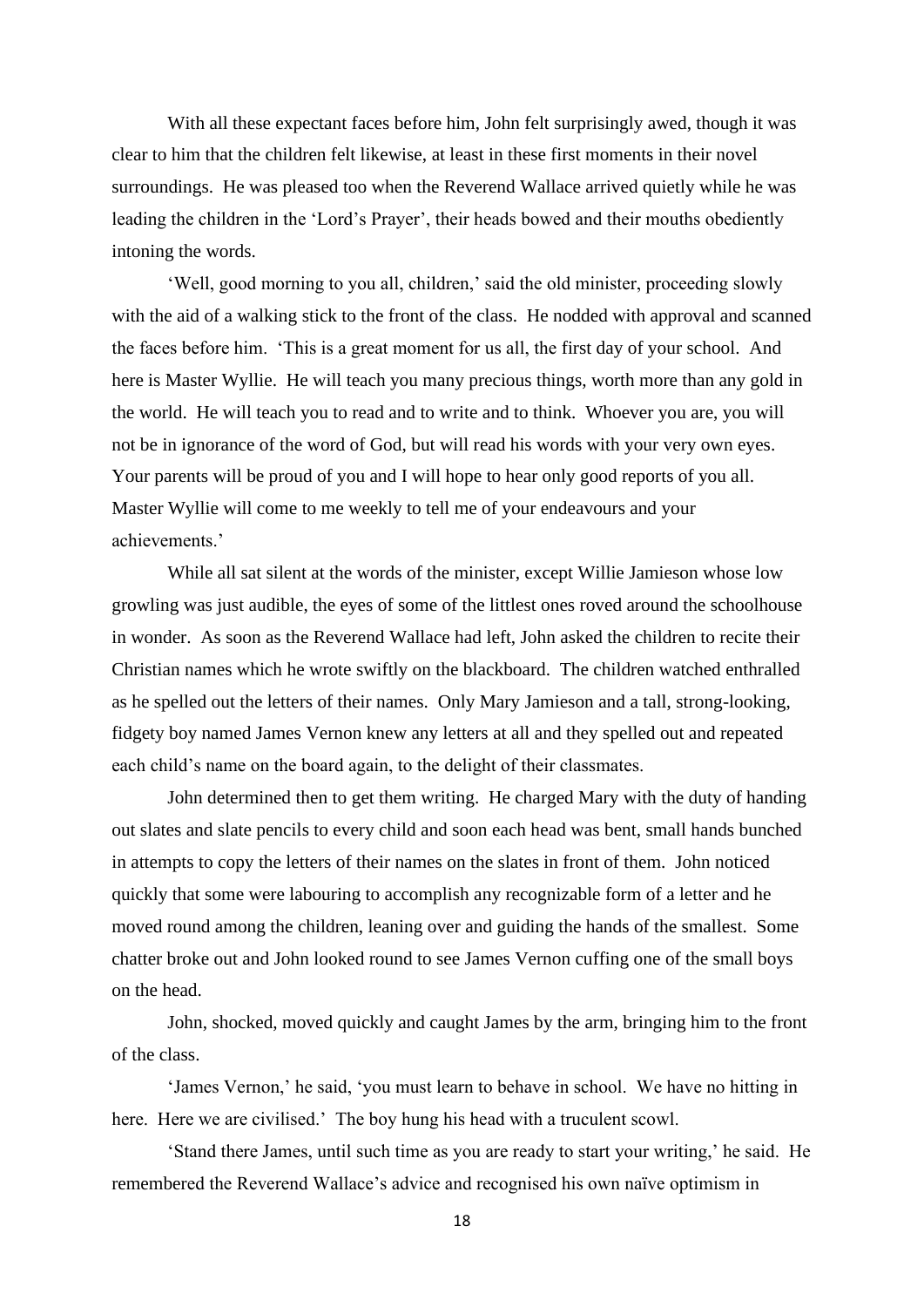imagining that he could command the unwavering attention of this group of unschooled peasant children.

But to his surprise, the children fell silent and turned their eyes again to their effortful work. John moved along the back row to the older children and watched Mary's attempts. He saw her hand tremble and knew that his scrutiny might be causing her agitation. She looked up at him, with tears in her eyes.

'I cannae do it, sir,' she said.

'Have patience, Mary. Your efforts will bear fruit, believe me.'

Then he glanced at Willie, head bent, nose nearly touching the slate, his hand moving busily across it. John took a step nearer, hardly believing what he saw, dense, neat lines of even handwriting covering the whole surface. John gestured to Mary to look at her brother's slate. Suddenly Willie looked up at them and grunted out loud.

'Wheesht, Willie,' Mary whispered at him. 'Dinnae make a noise.'

Some of the children turned round and giggled.

'Maister, he cannae speak,' said Robert Bailie, a freckle-faced boy. 'He's glaikit. He's touched in the heid.'

Some of the children laughed again.

'He's bewitched,' whispered a girl close to Mary.

John ignored the comments, his attention fixed on Willie's slate. 'Willie, this is beautiful work. May I show the others?'

Willie made no response save an unreadable stare with his blue eyes and so John took the risk. He took up Willie's slate and moved to the front of the class.

'Look here, everyone,' he said and Willie leapt out of his seat. Mary tried to catch hold of him, but he was too quick and swerved out of her reach. John held his breath for a moment wondering what the strange child would do next. But, having escaped his sister's grasp, he came quietly and stood beside John as the children all stared in wonder at Willie's slate.

'Look what Willie has done,' John said to them. 'This is the best writing I've ever seen. What do you think of this, Robert?' as if to remind the boy of his judgment of Willie.

'Now everyone, keep trying and see if you can make your writing like Willie's.'

Willie reached for his slate and John went to wipe it clean for him, but the child opened his mouth as though in preparation for a scream. Mary had by now left her place and stood hovering anxiously beside her brother, her hand raised ready to restrain him if necessary. John marvelled at the motherly care of this girl who was no more than a child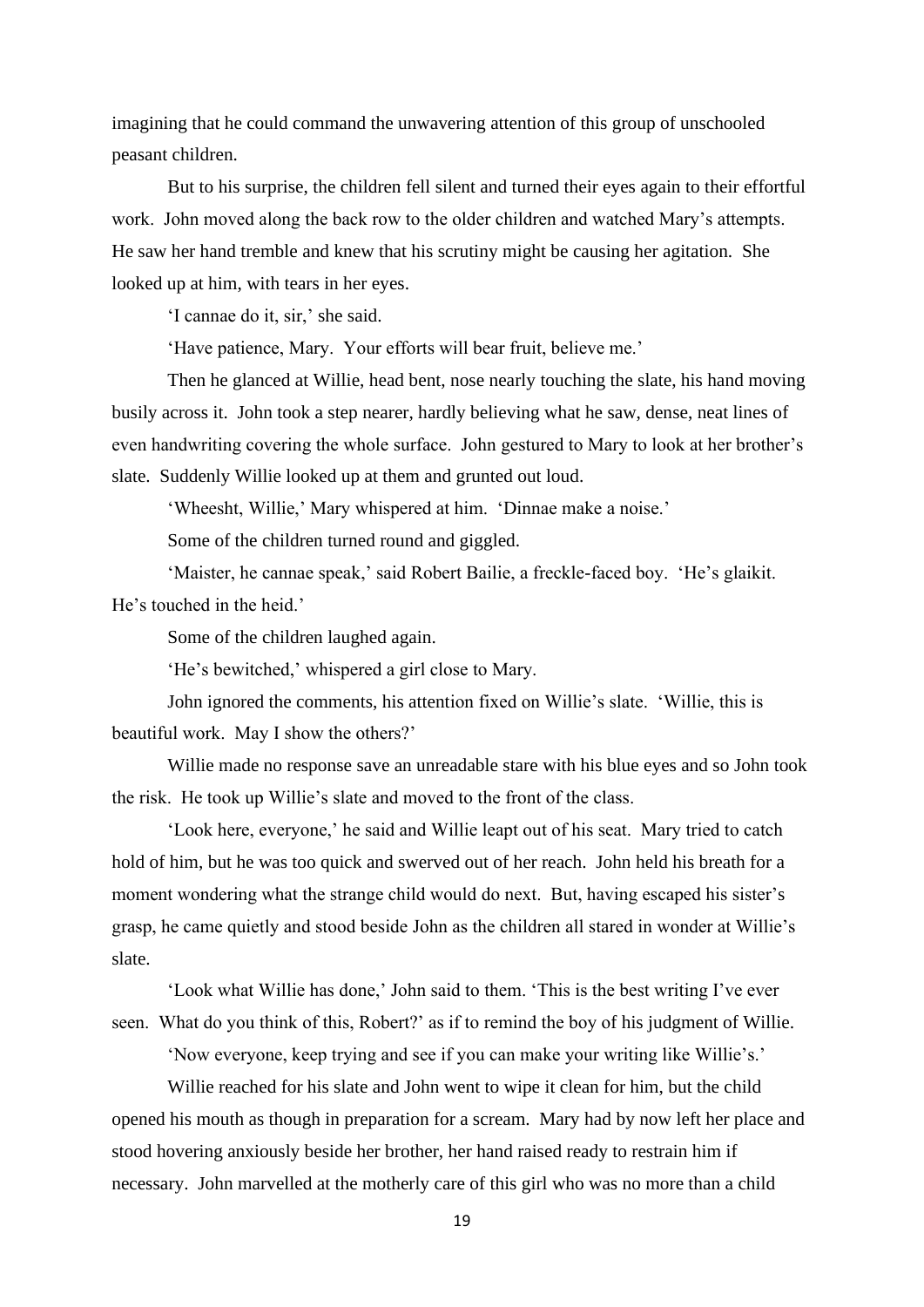herself. Then inspiration struck, as he remembered that he had some Mistress Paterson's paper and ink. John went to his desk and drew out a rough sheet of paper, a quill and inkpot and guided Willie and Mary back to their places.

'Now, Mary,' he said, 'will you watch over your brother with this pen and ink.' He slotted the inkhorn into a hole on the top of the desk, smoothed the paper flat in front of Willie and taking out the ink stopper, dipped in the end of the quill. Then, leaning over Willie's shoulder, he wrote across the top "The Lord is my shepherd: I shall not want", then handed the quill to the boy. Willie took it and stared at it for a few moments, holding it above the paper, watching as a dark bead of ink dangled from the end. John stood ready to retrieve the pen from him at the failure of his experiment. There was no need however, for Willie had lowered the pen to the paper and had started to write, very slowly at first and then more speedily till he had written the line of the psalm twice over.

John was too startled to speak for some moments, but then he turned to Mary.

'Mary, did you know of Willie's gift?' he asked.

'Aye sir, for I came upon him making his letters in the dirt with a stick. He was taking them from the holy book that he stole frae the schoolhouse that time.'

'This is truly remarkable, Mary. Your parents must know of it.'

For the rest of the morning, all the children, as though taking Willie as their model, patiently toiled at shaping their letters, until all had achieved at least the inscription of their own names. In the afternoon, John rehearsed the children in reciting the catechism.

'What is the chief end of man?'

'A man's chief end is to glorify God and enjoy him for ever,' the small voices chanted obediently and monotonously. John felt a heaviness descend upon them. Two of the smallest children had fallen asleep with their heads on the desk.

He recalled some of the tedium of his own schooldays and wondered how he might awaken the children's minds, not wishing to conclude the day with dull devotions. Then the memory struck him of the thrill of his secret reading of a book of tales of ancient times, borrowed from a fellow pupil and read at night by the light of a stolen candle, to avoid his father's disapprobation.

'You have worked very well today,' John suddenly announced. 'I am very pleased with your efforts every one of you. Now we can finish with a very famous story of times long past. Has anyone heard tell of the Wooden Horse of Troy?'

He was gratified to see that the children sat transfixed, as he told the tale. Even the sleepers had awakened. The afternoon light was fading as John drew the day's episode to a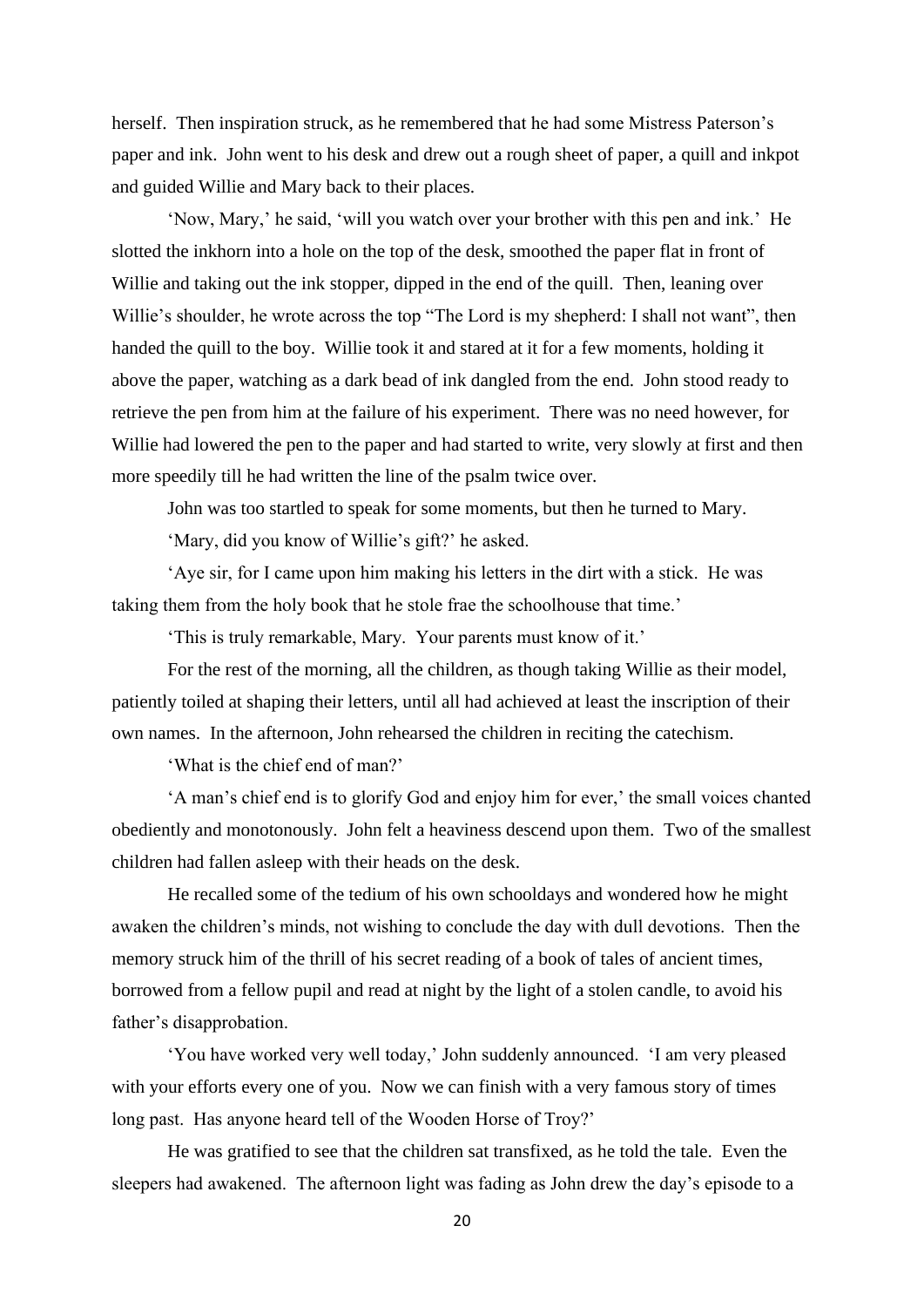close. 'and so the next morning, as the sun rose over the plain outside the great city of Troy, the Trojans looked out and saw before them a huge horse, a great towering statue fashioned of wood.'

'But sir, you cannae stop there!' said Mary, suddenly jumping up from her seat, her eyes bright with indignation.

'Mary,' said John, 'you must learn patience. It is a long story and there is too much to tell in one day.'

Within these first few weeks, John was very much surprised and pleased at the progress and application of his pupils. Though he marvelled at the inexplicable talent of Willie Jamieson, who was now copying whole pages from the Scriptures, he was gratified with the efforts of all the children, even the least able and inclined. His lack of experience had occasioned some minor mishaps and challenges to his authority, but he knew that his class were now keen at the best of times and biddable the rest. Mary Jamieson was a quickminded, intelligent girl, a model pupil hungry for learning, James Vernon an unlikely and sometimes churlish scholar, but both showed particular ability and were reading and writing with some fluency already, after only this brief period of tuition.

He had no model for teaching beyond his own experience as a pupil at the grammar school and, remembering this with not a little fear and dread, he had determined to avoid the excesses of some of his own masters. He discovered early on that he was incapable of administering physical chastisement upon his charges, though he knew that discipline was of great importance in managing a class and harnessing the children's energies. John's one endeavour to control the rebellious James Vernon by force had failed and he swore on that day that instilling obedience in his pupils would never be dependent on violence or fear.

James had repeatedly disobeyed John's instructions to strive for a neater hand, preferring instead to distract others around him. He was a quick and able pupil when inclined to work but would not hold his mind to the more laborious exercises such as copying. Warnings and threats of a beating were made, though his own unease was clearly greater than any sign of fear in James Vernon. However, he knew that the children sensed the challenge and that he must confront it.

'James,' he said feeling his temper roused, as the boy sat stabbing with his slate pencil upon the bench instead of copying the lines of scripture. 'Come here. I have warned you against such behaviour. You choose to ignore my warnings and must take the consequences.'

He looked in the drawer of his desk and took out the black leather belt. It had lurked there since the first day, like a coiled snake and he had hoped never to have to employ it. He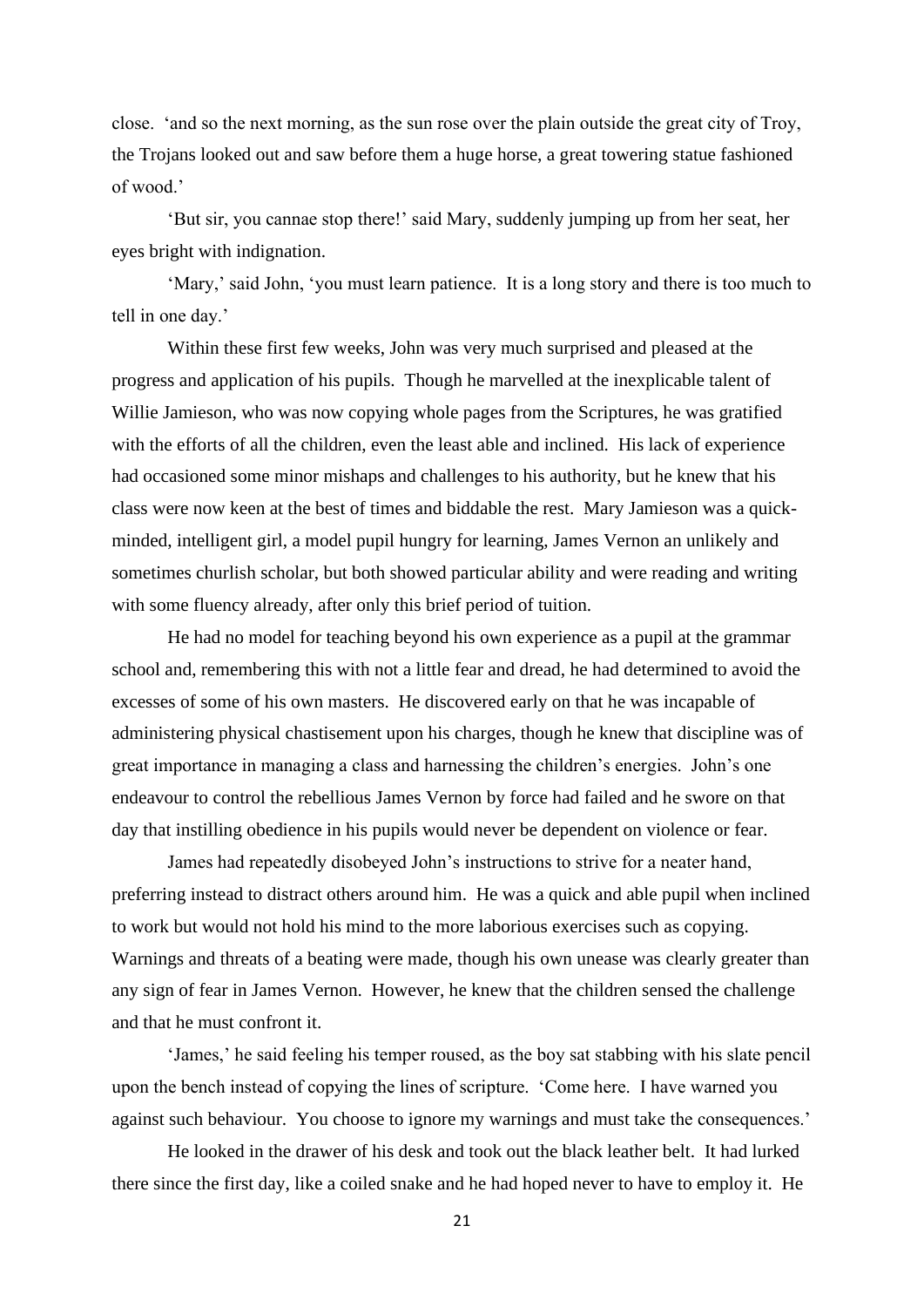ordered James Vernon to come to the front of the class. The boy eyed John insolently, as he put out his hand on the command to do so. The class watched in silence as John raised the strap and brought it down upon the hand with a force which caused a sharp smack against the flesh. He saw the boy wince with pain. But the effects on himself were altogether more alarming. He was aware of a trembling and of a feverish, sickly sensation passing through him, so powerful that he felt himself in danger of collapse. He saw himself then as this boy, stung with pain, beaten by a strong and powerful hand relentlessly forcing submission. The vision of his father came to him and he felt again the sting of the cane on his own back and legs, the humiliation of his own tears. He recoiled from the thought and the act at that moment. The strap fell to the floor. James Vernon was holding his hurt hand in the other and looked up at John with surprise.

'James Vernon, you must go outside in the yard for the rest of your punishment,' John said, hearing his voice quivering in spite of his efforts to control it. 'Stand outside until the end of the lesson. I will speak to you later about what you must do to mend your ways.'

James stood for a few moments before slouching out of the door and closing it behind him. John, stung with disappointment and failure, thought it unlikely that he would ever see the boy in his schoolroom again. Now he had to take back what little control of his class he was able to salvage, hoping that his pupils were not so acute in their vision as to know the extent of his discomfiture and embarrassment. But he had one great ally, in the form of Virgil's 'Aeneid' and quickly took up a vigorous account of the adventures of Aeneas's escape from Troy.

John was pleased to note that the children were soon silently rapt. His confidence restored, he indulged himself in re-creating the drama of the story. But more remarkable than this was his sight of the schoolroom door opening a crack, unnoticed by the children. James Vernon was crouched low behind the door, his face just visible in the gap, listening too with the attention of one transported as a witness to the burning streets of the ancient city. After that John knew what sanctions to take for unwanted behaviour.

He was surprised and gratified too to find that Susan would on occasions creep in at the back of the schoolroom, and sit on the floor at story time in the afternoon. She was drawn to the school, it seemed, by her love for the children and they treated her almost as one of them, just as John had hoped with no sign of distaste or fear at her marked and disfigured face. Each day brought him more surprises and then finally, a revelation he would never forget.